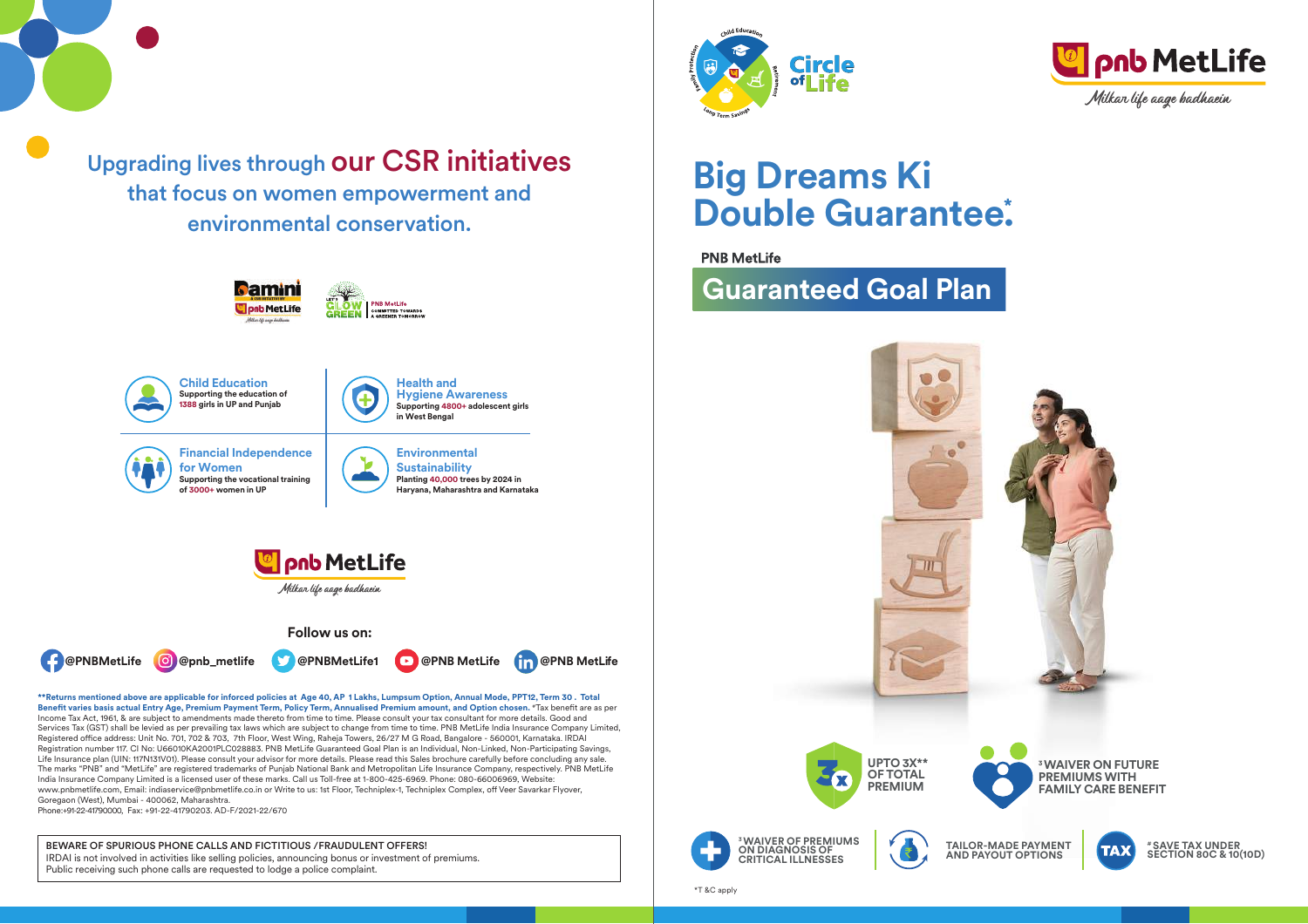## **PNB MetLife**

## **Guaranteed Goal Plan**

## **An Individual, Non-linked, Non-Participating Savings, Life insurance plan**

While taking a walk through our lives, our ultimate goal is to provide a safe, secure, and healthy life to our loved ones. We aim at securing every nuance of our life be it by planning a stable income for retirement, building a health fund for emergencies, managing our child's education dreams, or preparing for life's uncertainties.

With an aim to safeguard the dreams of your family and keep your life fully covered, PNB MetLife offers Circle of Life solutions that meet your needs through all stages of life. Keeping in mind your growing needs, we constantly strive to make new additions to our insurance bouquet.

Introducing PNB MetLife Guaranteed Goal Plan, a perfect savings solution that helps you save systematically and get guaranteed returns. PNB MetLife Guaranteed Goal Plan secures your goals against unforeseen life events and offers you complete control and flexibility to customize your savings schedule. It is specially designed to help you enjoy the freedom of life and ease your worries for your future ahead.

## **KEY ADVANTAGES**



Secure your future with Guaranteed benefits



Get flexibility to receive benefits as Lumpsum or Guaranteed Income



Secure goals against unfortunate death or diagnosis of critical illness, with Family Care Benefit and Health Care benefit\*.



Boost your corpus with Guaranteed additions\* and Wealth additions



Customization of income payouts to suit your needs: Choose any date to commence the income pay-out to coincide with any special date like birthdate or anniversary date.



Get higher Sum Assured on Maturity for higher premium.

Safeguard your family's future with life cover for entire policy term.

\*Guaranteed additions, Family Care & Health Care Benefit Options will not be available with Single Premium policies and Joint Life policies

## **KEY BENEFITS**

- Choose from two plan options based on your need:
	- $\circ$  Lumpsum Option: Guaranteed Maturity Benefit will be payable at Maturity date.
	- Income + Lumpsum Option: <sup>2</sup>Guaranteed Survival Benefit will be payable every year post completion of Premium Payment Term along with a Guaranteed Maturity Benefit on Maturity date. Benefits will differ based on the option chosen.
- Pay as you like: Choose to pay for 5, 7, 10 or 12 years for either of the plan options or choose single premium with Lumpsum option.
- Option of Joint Life available under Single Premium payment option only
- Additional benefits to boost your corpus:
	- Guaranteed addition of 5% of Total Annualised premium paid till date gets accrued every year during premium payment term
	- Wealth Additions ranging from 3.2% to 9% of Total Annualised Premium paid till date get accrued or paid every year after premium payment term<sup>1</sup>
	- $\circ$  Higher Benefits for higher premium payment
- Flexibility to accumulate your Survival benefits and receive payouts on the date of your choice.<sup>2</sup>
- Protection: Safeguard against uncertainties
	- Get life cover for the entire policy term.
	- $\circ$   $\rm{^{3}G}$ et Waiver of premium on death or diagnosis of critical illness with Family Care and Health Care options
- Option to enhance your protection through Accidental Death and Serious Illness rider coverage
- Tax benefits: You may be eligible to avail tax benefit on premiums paid and benefits received, as per prevailing tax laws

1. Wealth Additions accrue after completion of Premium Payment Term as a percentage of Total Annualised Premiums paid till date and will vary based on Premium payment term and Policy term. Wealth Additions will accrue if Lumpsum option is chosen or will be paid out after PPT if Income + Lumpsum option is chosen.

2. Policyholder cannot choose the date preceding the due date of the Guaranteed Survival Benefit payout.

## **HOW DOES THE PLAN WORK?**

Let's look at a few examples:

## **ILLUSTRATION 1:**

Sameer, aged 35 years has a 3-year-old daughter. He wants to invest in a plan which provides a guaranteed corpus to secure his daughter's future. He invests in PNB MetLife Guaranteed Goal Plan and selects:

- Plan Option Option 1 : Lumpsum Option
- Premium payment term of 7 years and Policy term of 15 years
- Annualised Premium of Rs. 1,00,000 (exclusive of taxes/cesses)

**SCENARIO I:** If Sameer survives till Maturity, he will receive a lumpsum of Rs.12,32,260 at maturity when his daughter turns 18 years of age.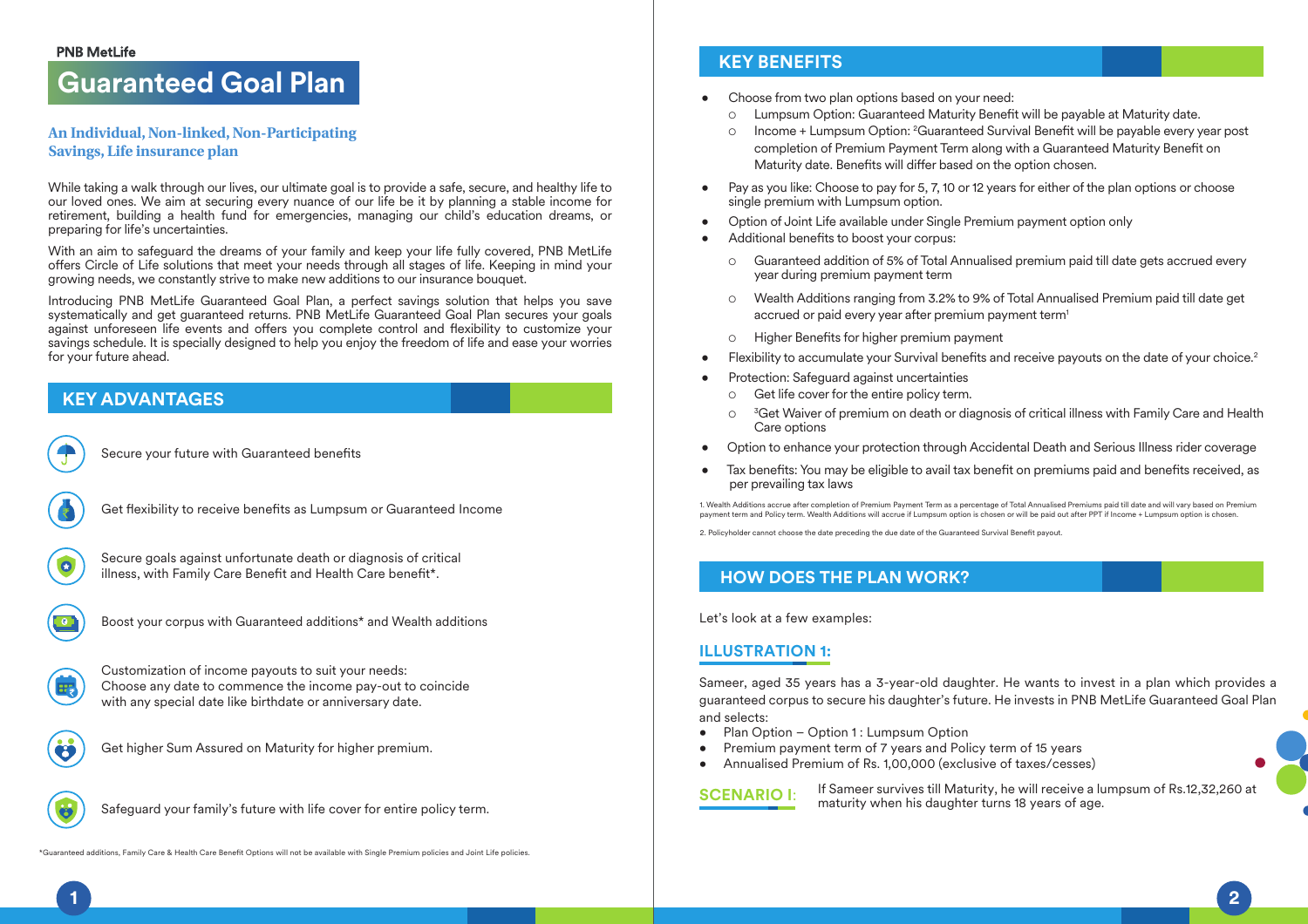| <b>BENEFITS</b>                                       | <b>AMOUNT (RS.)</b> |
|-------------------------------------------------------|---------------------|
| Sum of Guaranteed additions accrued during PPT (a)    | 1,40,000            |
| Sum of Wealth additions accrued post PPT (b)          | 3,15,000            |
| Sum Assured on Maturity (c)                           | 7,77,260            |
| Guaranteed Maturity Benefit at Maturity $(a + b + c)$ | 12,32,260           |



**SCENARIO II:** In case of unfortunate demise of Sameer in the 10th policy year, his nominee<br> **SCENARIO II:** receives a lump sum benefit of Rs. 10.00.000 and the policy terminates. receives a lump sum benefit of Rs. 10,00,000 and the policy terminates.

Where Sum Assured at death is as mentioned under 'Death Benefit' section in this document.

## **ILLUSTRATION 2: ILLUSTRATION 3:**

Sachin, aged 40 years wants to plan his retirement and invest in a plan that provides him guaranteed survival benefits payouts during his golden years. He invests in PNB MetLife Guaranteed Goal Plan and selects:

- Plan option Option 2: Income + Lumpsum Option
- Premium payment term of 12 years, and Policy term of 25 years
- Annualised Premium of Rs. 1,00,000 (exclusive of taxes/cesses)



He starts receiving a Guaranteed Survival Benefit payout of Rs.1,61,938 from end of 13th policy year till end of the policy term.

He can choose to start receiving Guaranteed Survival Benefit payout at any selected date during the income payout year till the due date of next income payout provided it is succeeding the due date of income payout.



| <b>BENEFITS</b>                                                         | <b>AMOUNT (RS.)</b> |
|-------------------------------------------------------------------------|---------------------|
| Sum of Guaranteed additions accrued during PPT                          | 3,90,000            |
| Guaranteed Additions payable in each year post PPT [3,90,000 / 13] (a)  | 30,000              |
| Wealth additions accrued & payable in each year post PPT (b)            | 69,228              |
| Guaranteed Income payable in each year post PPT (c)                     | 62,710              |
| Guaranteed Survival Benefit payable in each year post PPT $(a + b + c)$ | 1,61,938            |
| <b>Guaranteed Maturity Benefit at Maturity</b>                          | 2.50.840            |

In case of unfortunate demise of Sachin in the 10th policy year, his nominee receives a lump sum benefit of Rs. 10,50,000 and the policy terminates.

Where Sum Assured at death is as mentioned under 'Death Benefit' section in this document.

Aryan, aged 35 years is married to Neha and has a son Vihaan who is 2-year-old. Aryan wants to save for his son's education and wants a plan which provides guaranteed regular payouts to meet Vihaan's tuition fees and lumpsum for Vihaan's higher education. He also wants to secure this income even if he is unable to pay premiums due to his death.

He invests in PNB MetLife Guaranteed Goal Plan and selects:

- Plan option Option 2: Income + Lumpsum option & with 'Family Care Benefit'
- Premium payment term of 10 years and Policy term of 20 years
- Annualised Premium of Rs. 1,00,000 (exclusive of taxes/cesses)

**SCENARIO I:** He will start receiving Guaranteed Survival Benefit pay-out of Rs. 1,40,873 from the end of 11th year which he uses to pay his son's tuition fees and

receives a lumpsum of Rs. 2,13,490 at maturity which he can use towards his child's higher education. He can choose to start receiving a Guaranteed Survival Benefit payout at any selected date during the income payout year till the due date of next income payout.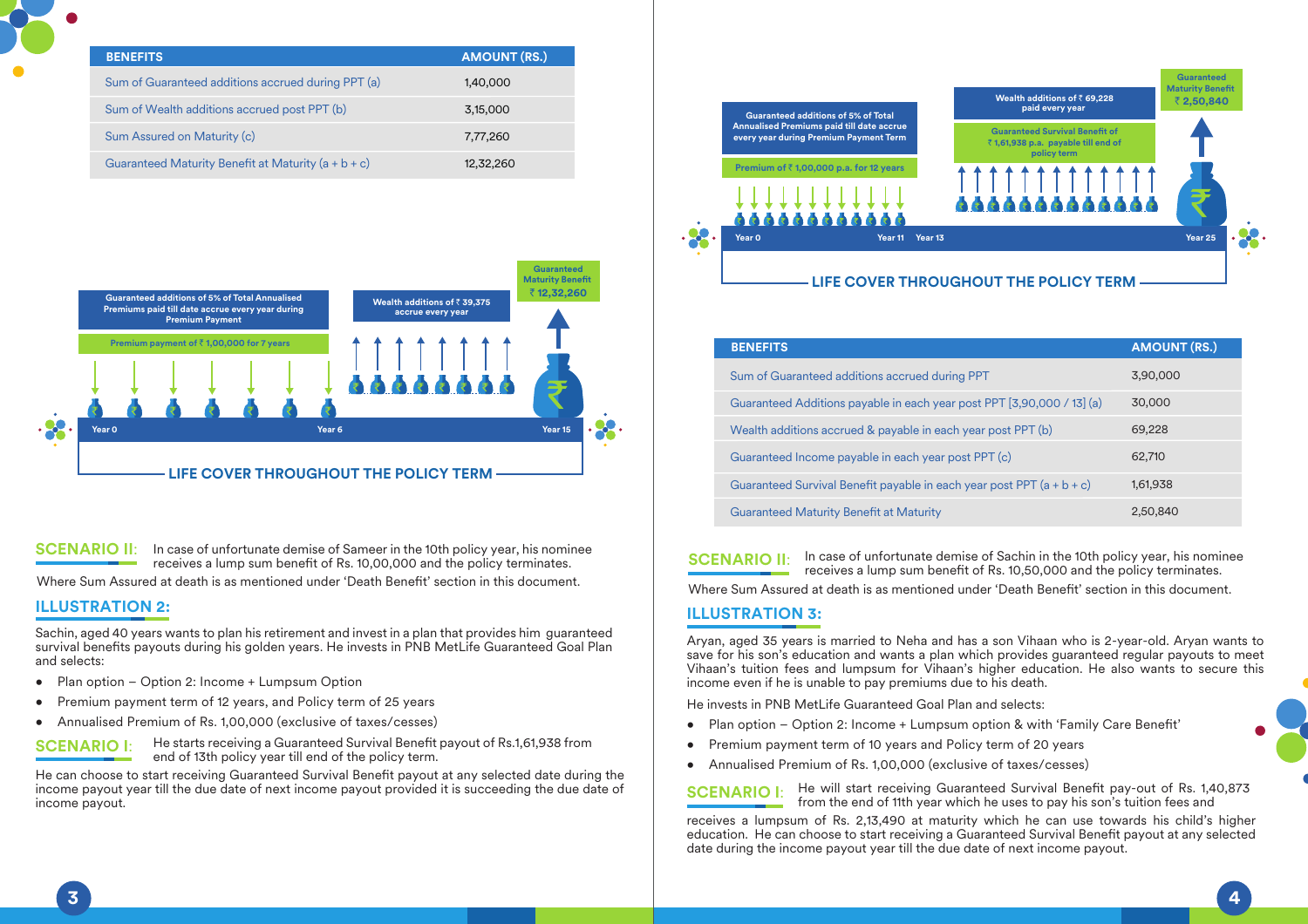| <b>BENEFITS</b>                                                         | <b>AMOUNT (RS.)</b> |
|-------------------------------------------------------------------------|---------------------|
| Sum of Guaranteed additions accrued during PPT                          | 2,75,000            |
| Guaranteed Additions payable in each year post PPT [2,75,000 / 10] (a)  | 27,500              |
| Wealth additions accrued & payable in each year post PPT (b)            | 60,000              |
| Guaranteed Income payable in each year post PPT (c)                     | 53.373              |
| Guaranteed Survival Benefit payable in each year post PPT $(a + b + c)$ | 1,40,873            |
| <b>Guaranteed Maturity Benefit at Maturity</b>                          | 2.13.490            |

In case of unfortunate demise of Aryan in the 5th policy year, his nominee receives a lump sum benefit of Rs. 10,00,000, future premiums will be waived off, and all Guaranteed Survival Benefit and Guaranteed Maturity Benefit under the policy will be payable to the Nominee as scheduled. Where Sum Assured at death is as mentioned under 'Death Benet' section in this document. **SCENARIO II**:



## **ILLUSTRATION 4:**

*Ayush, aged 30 years has a 3 year old daughter and wants to invest in a savings plan that provides him a corpus after 20 years to take care of his daughter's higher education expenses. He is also concerned about his health and what will happen to his daughter's aspirations if he is diagnosed with a critical illness. He invests in PNB MetLife Guaranteed Goal Plan and selects:* 

- Benefit Payout option Option 1: Lumpsum option with 'Health Care Benefit' Option
- *Premium payment term of 10 years and Policy term of 20 years*
- *Annualised Premium of Rs. 1,00,000 (exclusive of taxes/cesses) and gets Sum Assured of Rs.10,00,000*

On Ayush's survival till the end of policy term, he will receive Rs. 20,97,390 as lumpsum on maturity date when his daughter is 23 years old. **SCENARIO I**:

| <b>BENEFITS</b>                                       | <b>AMOUNT (RS.)</b> |
|-------------------------------------------------------|---------------------|
| Sum of Guaranteed additions accrued during PPT (a)    | 2,75,000            |
| Sum of Wealth additions accrued post PPT (b)          | 6,00,000            |
| Sum Assured on Maturity (c)                           | 12,22,390           |
| Guaranteed Maturity Benefit at Maturity $(a + b + c)$ | 20,97,390           |

**SCENARIO II:** In case when Ayush is diagnosed with a Critical Illness in the 5th policy year, his future premiums will be waived off, and Guaranteed Maturity Benefit under the policy will be *payable as scheduled to ensure that his daughter's education expenses are taken care. Sum Assured on Death will continue to exist and will be payable in case of Ayush's unfortunate death during Policy Term and the policy will terminate. Where Sum Assured on Death is as mentioned under 'Death Benet' section in this document.*



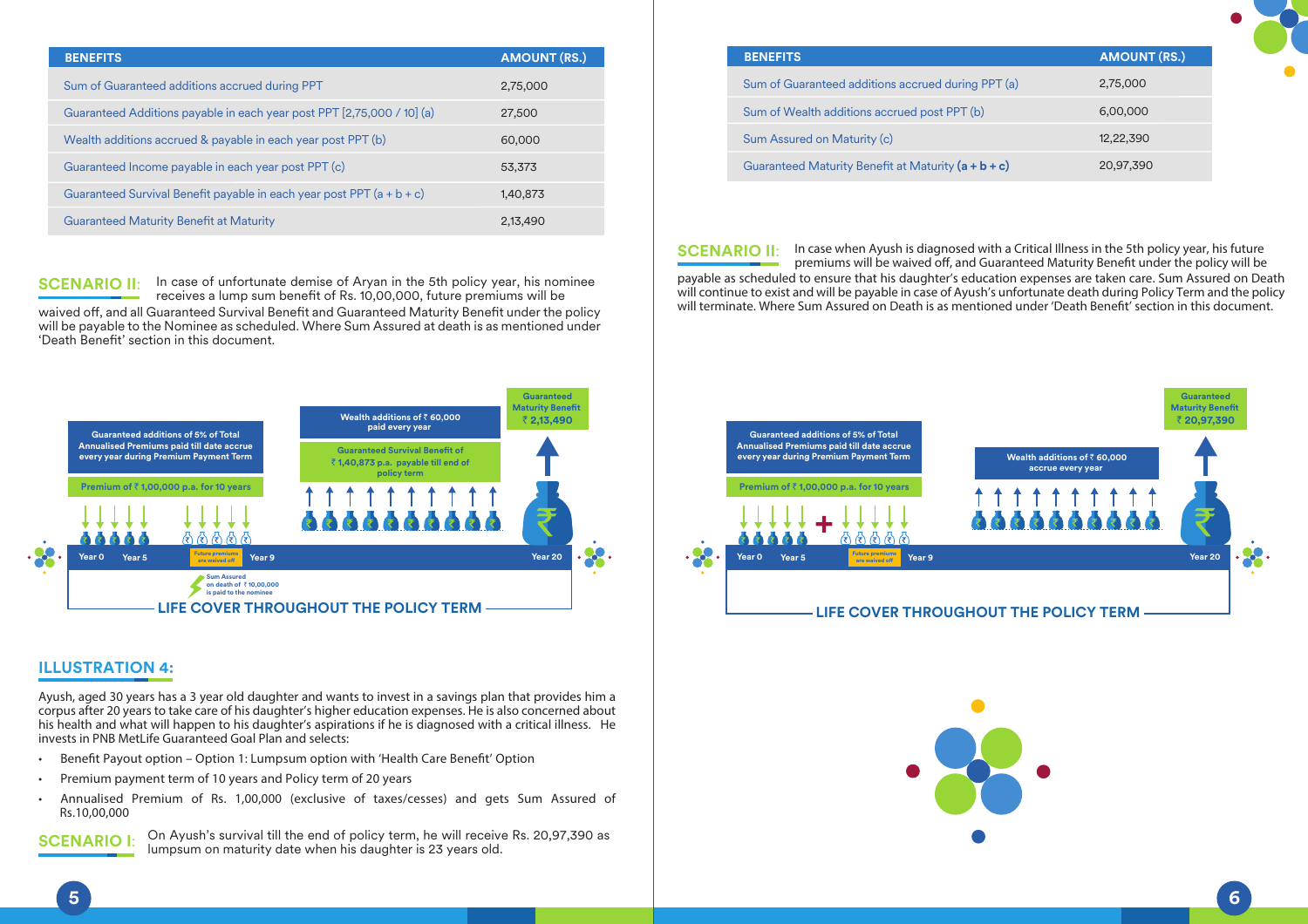## **PLAN AT A GLANCE**

|                               | This is a guaranteed savings plan wherein at inception of the policy, the<br>policyholder can choose to receive benefits in any one following form:                                                                                          |          |                                                             |                            |                                                                  |
|-------------------------------|----------------------------------------------------------------------------------------------------------------------------------------------------------------------------------------------------------------------------------------------|----------|-------------------------------------------------------------|----------------------------|------------------------------------------------------------------|
|                               | <b>Option 1: Lumpsum Option:</b> Sum Assured on Maturity along with<br>accrued Guaranteed Additions and accrued Wealth additions is paid as a<br>lumpsum at the end of the policy term. For Single Premium, Guaranteed<br>Additions are nil. |          |                                                             |                            |                                                                  |
| <b>Benefit payout options</b> | Option 2: Income + Lumpsum Option: Guaranteed Survival Benefits will<br>be payable at each policy anniversary after the completion of Premium<br>Payment Term till Maturity. Sum Assured on Maturity is payable as<br>Lumpsum at Maturity.   |          |                                                             |                            |                                                                  |
|                               | The above benefits will be payable provided the policy in-force and all<br>due instalment premiums have been paid.                                                                                                                           |          |                                                             |                            |                                                                  |
|                               | <b>Family Care Benefit:</b> Waiver of Premium in case of Death of Life Assured                                                                                                                                                               |          |                                                             |                            |                                                                  |
| <b>Additional Benefits</b>    | Health Care Benefit: Waiver of Premium in case of diagnosis of any of 35<br>Critical Illness listed.                                                                                                                                         |          |                                                             |                            |                                                                  |
|                               | Family Care Benefit and Health Care Benefit cannot be chosen with<br>Single Premium policies.                                                                                                                                                |          |                                                             |                            |                                                                  |
| <b>Income pay-out Mode</b>    | Yearly / Half-yearly / Quarterly / Monthly                                                                                                                                                                                                   |          |                                                             |                            |                                                                  |
|                               |                                                                                                                                                                                                                                              |          |                                                             |                            |                                                                  |
|                               | <b>Premium Payment</b><br>Term (in Years)                                                                                                                                                                                                    |          | <b>Policy Term: Lumpsum</b><br><b>Option (in Years)</b>     |                            | <b>Policy Term: Income +</b><br><b>Lumpsum Option (in Years)</b> |
| <b>Premium Paying Term</b>    | <b>Single Premium</b>                                                                                                                                                                                                                        |          | 5, 7, 10, 12, 15, 20                                        | Not available              |                                                                  |
| (PPT) (Years)                 | 5                                                                                                                                                                                                                                            |          | 10, 12 and 15                                               | 10, 12 and 15              |                                                                  |
| <b>Policy term (Years)</b>    | $\overline{7}$                                                                                                                                                                                                                               |          | 12, 15 and 20                                               | 12, 15 and 20              |                                                                  |
|                               | 10 <sup>10</sup><br>12                                                                                                                                                                                                                       |          | 15, 20 and 25<br>20, 25 and 30                              | 20 and 25<br>20, 25 and 30 |                                                                  |
|                               |                                                                                                                                                                                                                                              |          |                                                             |                            |                                                                  |
|                               | <b>For Single Premium:</b>                                                                                                                                                                                                                   |          |                                                             |                            |                                                                  |
|                               | <b>Cover Type</b><br>Single Life                                                                                                                                                                                                             |          | <b>Minimum Entry Age (in Years)</b><br>$0(30 \text{ days})$ |                            |                                                                  |
|                               | Joint Life                                                                                                                                                                                                                                   | 18 Years |                                                             |                            |                                                                  |
| Minimum age <sup>6</sup> at   |                                                                                                                                                                                                                                              |          |                                                             |                            |                                                                  |
| entry (Years)                 | For Limited pay:<br><b>Policy Term (Years)</b>                                                                                                                                                                                               |          |                                                             |                            |                                                                  |
|                               | <b>Without Family Care</b><br>and/or Health Care Option                                                                                                                                                                                      |          | <b>Minimum Entry Age (in Years)</b><br>$0(30 \text{ days})$ |                            |                                                                  |
|                               | With Family Care and/or<br><b>Health Care Option</b>                                                                                                                                                                                         |          | 18                                                          |                            |                                                                  |

## **For Single premium:**

|                                              | <b>Cover Type</b> | Age at Entry (last birthday) |
|----------------------------------------------|-------------------|------------------------------|
| Maximum age <sup>6</sup> at<br>entry (Years) | Single Life       | 65 Years                     |
|                                              | Joint Life        | 60 Years                     |

## **PLAN AT A GLANCE**

|                                                        | For Limited pay:                                                                                                                          |                 |  |
|--------------------------------------------------------|-------------------------------------------------------------------------------------------------------------------------------------------|-----------------|--|
|                                                        | <b>Policy Term (years)</b><br>$10-10$<br>$12 \t 15 \t 20$<br>25<br>30                                                                     |                 |  |
| Maximum age <sup>6</sup> at<br>entry (Years)           | <b>Without Family Care and</b><br>60<br>55<br><b>Health Care Benefit</b><br>50                                                            |                 |  |
|                                                        | <b>With Family Care and</b><br>55<br><b>Health Care Benefit</b>                                                                           |                 |  |
|                                                        | <b>For Single Premium:</b>                                                                                                                |                 |  |
|                                                        | <b>Policy Term (years)</b><br><b>Cover Type</b><br>5 <sup>5</sup><br>$\mathbf{7}$<br>10<br>12 <sub>2</sub><br>$15-$<br>20                 |                 |  |
|                                                        | 75<br>70<br>72<br>77<br>80<br><b>Single Life</b>                                                                                          |                 |  |
|                                                        | 65<br>67<br>70<br>72<br>75<br>80<br><b>Joint Life</b>                                                                                     |                 |  |
| Maximum age <sup>6</sup> at<br><b>Maturity (Years)</b> | <b>For Limited Pay:</b>                                                                                                                   |                 |  |
|                                                        | <b>Policy Term (years)</b><br><b>Cover Type</b>                                                                                           |                 |  |
|                                                        | 10 <sub>10</sub><br>12 <sub>2</sub><br>20 25<br>30<br>15<br>Without Family Care and<br>70<br>72<br>75<br>80<br><b>Health Care Benefit</b> |                 |  |
|                                                        | 80<br>With Family Care and<br>65<br>67<br>70<br>75<br>80<br><b>Health Care Benefit</b>                                                    |                 |  |
|                                                        |                                                                                                                                           |                 |  |
| <b>Minimum Annualised</b>                              | PPT<br><b>Single Premium</b><br>5 <sup>1</sup><br>$\overline{7}$<br>10 <sub>1</sub>                                                       | 12 <sub>2</sub> |  |
| Premium (Rs.)                                          | Min. Annualised Premium<br>30,000<br>15,000<br>50,000                                                                                     |                 |  |
| <b>Maximum Annualised</b><br>Premium (Rs.)             | Subject to maximum Sum Assured on Death limit as per Board<br>Approved Underwriting Policy.                                               |                 |  |
| <b>Minimum Sum</b>                                     | <b>Single Premium</b><br><b>PPT</b><br><b>Single Life</b><br><b>Joint Life</b><br>5 <sup>1</sup><br>$\mathbf{7}$<br>10 <sub>1</sub><br>12 |                 |  |
| <b>Assured (Rs.)</b>                                   | 3,00,000<br>62,500<br>1,50,000<br>Minimum Sum Assured (in Rs.)<br>5,00,000                                                                |                 |  |
| <b>Maximum Sum</b><br><b>Assured</b>                   | As per Board approved underwriting policy.                                                                                                |                 |  |
| <b>Rider options</b>                                   | PNB MetLife Accidental Death Benefit Rider Plus,<br>PNB MetLife Serious Illness Rider                                                     |                 |  |
| <b>Premium Payment</b><br>modes                        | Yearly / Half Yearly / Quarterly/ Monthly                                                                                                 |                 |  |

6All reference to age are as on age last birthday. For policies issued to minor lives the risk cover starts immediately at inception. Also, in case the life assured is a minor, the policy will vest with the life assured when the life assured attains an age of 18 years. For Joint Life, age (last birthday) of older of the two lives will considered as entry age.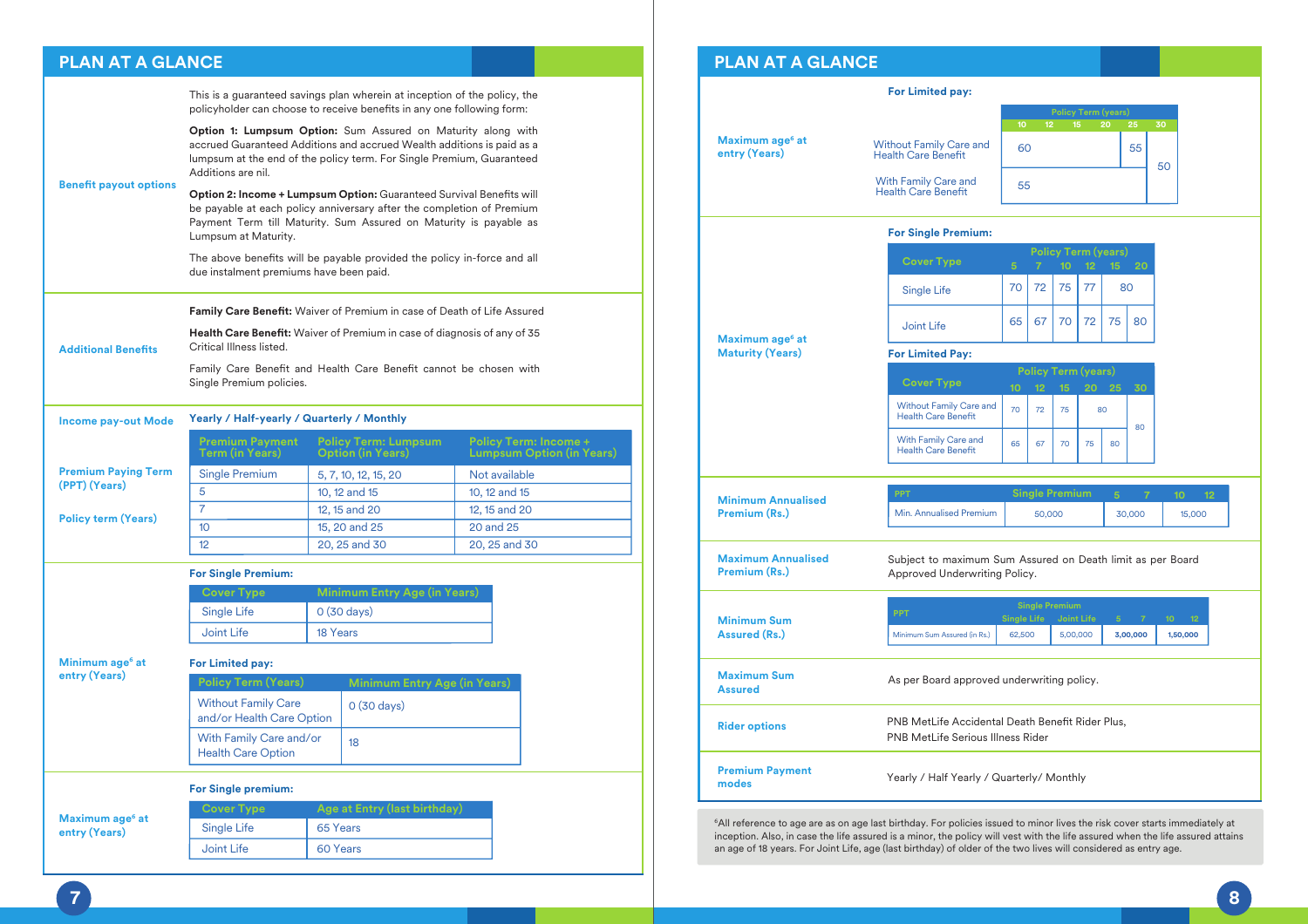## **POS BOUNDARY CONDITIONS (POINT OF SALE)**

| <b>Benefit payout options</b>                          | Option 1: Lumpsum Option<br>Option 2: Income + Lumpsum Option                            |                          |                             |                                                                                       |  |
|--------------------------------------------------------|------------------------------------------------------------------------------------------|--------------------------|-----------------------------|---------------------------------------------------------------------------------------|--|
| <b>Income pay-out Mode</b>                             | Yearly / Half-yearly / Quarterly / Monthly                                               |                          |                             |                                                                                       |  |
|                                                        | <b>Premium Payment</b><br><b>Term (in Years)</b>                                         | <b>Option (in Years)</b> | <b>Policy Term: Lumpsum</b> | <b>Policy Term: Income +</b><br><b>Lumpsum Option (in Years)</b>                      |  |
| <b>Premium Paying Term</b>                             | 5                                                                                        | 10, 12 and 15            |                             | 10, 12 and 15                                                                         |  |
| (PPT) (Years)                                          | $\overline{7}$                                                                           | 12, 15 and 20            |                             | 12, 15 and 20                                                                         |  |
|                                                        | 10                                                                                       | 15, 20                   |                             | 20                                                                                    |  |
|                                                        | 12                                                                                       | 20                       |                             | 20                                                                                    |  |
| Minimum age <sup>6</sup> at<br>entry (Years)           | $0(30 \text{ days})$                                                                     |                          |                             |                                                                                       |  |
| Maximum age <sup>6</sup> at entry<br>(Years)           | <b>Policy Term (Years)</b><br>10 <sup>1</sup><br>12 <sub>2</sub><br>15<br>55<br>53<br>50 | 20<br>45                 |                             |                                                                                       |  |
| Maximum age <sup>6</sup> at<br><b>Maturity (Years)</b> | 65 Years                                                                                 |                          |                             |                                                                                       |  |
|                                                        |                                                                                          |                          |                             |                                                                                       |  |
|                                                        | <b>PPT (Years)</b>                                                                       | 5 <sup>1</sup>           | $\overline{7}$              | 10 <sub>10</sub><br>12                                                                |  |
| <b>Minimum Annualised</b><br>Premium (Rs.)             | <b>Minimum Annualised</b><br>Premium (Rs)                                                | 30,000                   | 30,000                      | 15,000                                                                                |  |
| <b>Maximum Annualised</b><br>Premium (Rs.)             | Subject to maximum Sum Assured on Death as per Board<br>Approved Underwriting Policy.    |                          |                             |                                                                                       |  |
|                                                        | <b>PPT (Years)</b>                                                                       | $\overline{5}$           | 7                           | 12<br>10                                                                              |  |
| <b>Minimum Sum</b><br><b>Assured (Rs.)</b>             | Minimum Sum<br><b>Assured</b>                                                            |                          | 3,00,000                    | 1,50,000                                                                              |  |
| <b>Maximum Sum</b><br><b>Assured (Rs.)</b>             | 25,00,000                                                                                |                          |                             |                                                                                       |  |
| <b>Premium Payment modes</b>                           |                                                                                          |                          |                             | Yearly / Half Yearly / Quarterly/ Monthly (Single Premium Mode will not be available) |  |

## **POS BOUNDARY CONDITIONS (POINT OF SALE) Following options will not be available for POS policies: Rider options Additional Benets** Riders will not be available Family Care Benefit Health Care Benefit

**Single Premium mode** Single Premium: Single Life and Joint Life will not be available

## **BENEFITS IN DETAIL**

## **SURVIVAL BENEFIT**

On survival of the Life Assured until the end of the Premium Payment Term, provided that the Policy is in In-force Status and all due Installment Premiums have been received in full by Us, the following benefit will be payable on each

**Option 1: Lumpsum Option:** No survival benefit will be payable under this option.

**Option 2: Income + Lumpsum Option:** If this option is chosen, Survival Benefit will be payable on each Policy Anniversary following the completion of the Premium Payment Term, provided the Life Assured is alive on the due date of each such instalment. Survival Benefit payable in each year will be sum of:

- a. Guaranteed Income
- b. Sum of Accrued Guaranteed Additions divided by Income Payout Period (years)
- c. Wealth Additions

#### Where:

Guaranteed Income = 25% of Sum Assured on Maturity

Guaranteed Additions = 5% of Total Annualised Premium paid till date will accrue at each Policy Anniversary during Premium Payment Term, provided that the policy is in in-force status.

Wealth Additions will accrue to Policy at each Policy Anniversary after the Premium Payment Term provided the Policy is in-force and all due Instalment Premiums have been paid.

Wealth Addition = Wealth Addition Rate x Total Annualised Premium paid till date

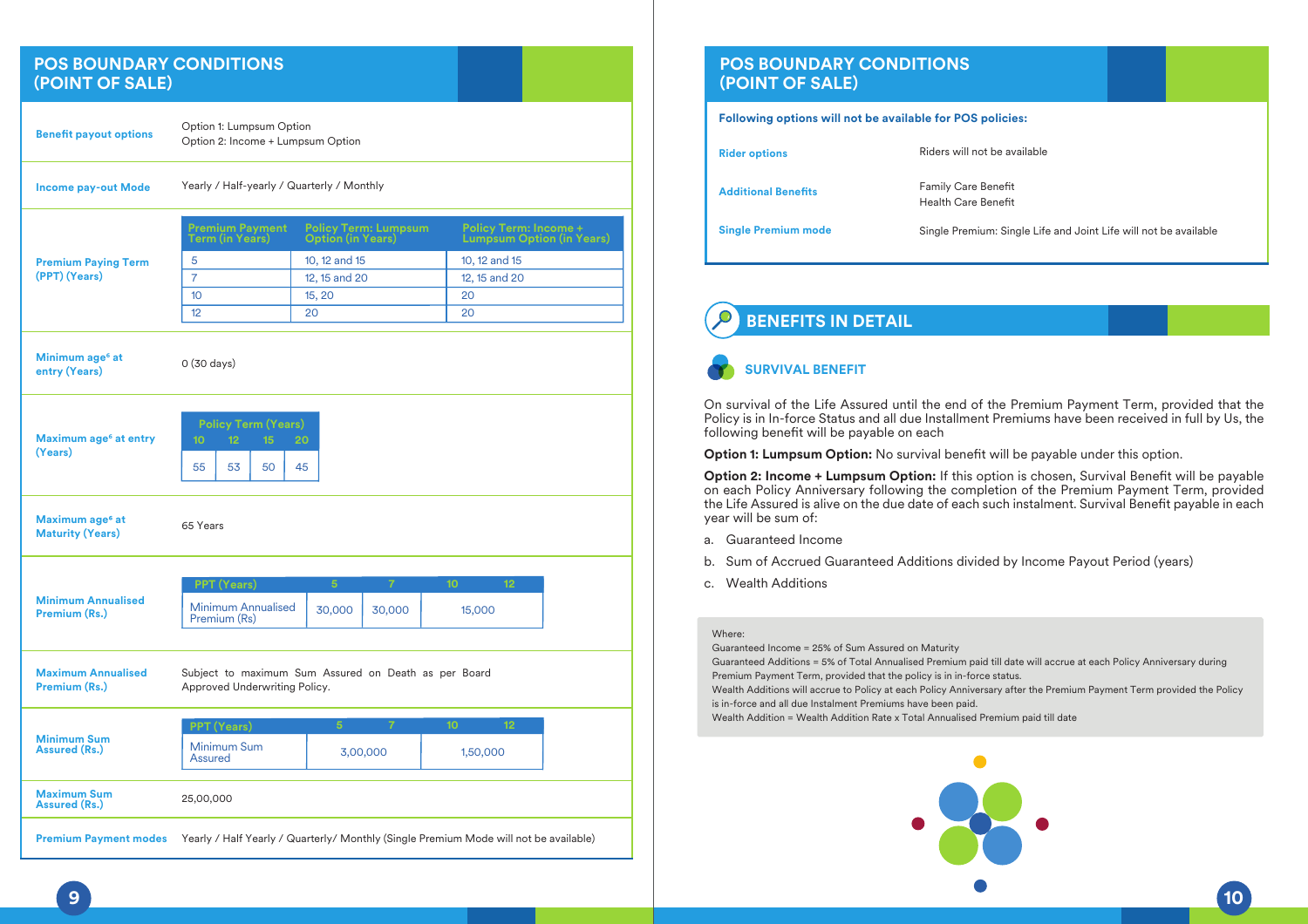#### Wealth Addition rates are as mentioned in the table below:

| PPT (in Years)        | PT (in Years)  | <b>Wealth Addition Rate per 1000</b><br>Total Annualised Premiums Paid (₹) |
|-----------------------|----------------|----------------------------------------------------------------------------|
|                       | 5              | 37.50                                                                      |
|                       | $\overline{7}$ | 35.00                                                                      |
| <b>Single Premium</b> | 10             | 33.33                                                                      |
|                       | 12             | 32.73                                                                      |
|                       | 15             | 32.14                                                                      |
|                       | 20             | 31.58                                                                      |
|                       | 10             | 60.00                                                                      |
| 5                     | 12             | 51.43                                                                      |
|                       | 15             | 45.00                                                                      |
|                       | 12             | 72.00                                                                      |
| $\overline{7}$        | 15             | 56.25                                                                      |
|                       | 20             | 46.15                                                                      |
|                       | 15             | 90.00                                                                      |
| 10                    | 20             | 60.00                                                                      |
|                       | 25             | 50.00                                                                      |
|                       | 20             | 75.00                                                                      |
| 12                    | 25             | 57.69                                                                      |
|                       | 30             | 50.00                                                                      |

## **MATURITY BENEFIT**

#### **Option 1 – Lumpsum Option:**

On survival of the Life Assured till the Maturity Date, provided that the Policy is in In-force Status, the Guaranteed Maturity Benefit shall be paid which is equal to sum of:

### **For Limited Pay policies:**

- a. Sum Assured at Maturity; +
- b. Accrued Guaranteed Additions; +
- c. Accrued Wealth Additions

#### **For Single Premium policies:**

- a. Sum Assured at Maturity
- b. Accrued Wealth Additions

#### **Option 2 – Income + Lumpsum Option:**

On survival of the Life Assured till the Maturity Date, provided that the Policy is in In-force Status, the Guaranteed Maturity Benefit shall be paid which is equal to Sum Assured on Maturity.

Where, Sum Assured on Maturity means the amount of benefit guaranteed to be paid on maturity and is defined as a percentage of Annualised Premium. Sum Assured on Maturity varies by age, Premium Payment Term, Policy Term, amount of Annualised Premium and option chosen.

## **DEATH BENEFIT**

On death of the Life/Lives Assured during the policy term provided that the policy is still In-force status on the date of death of Life Assured, and all due Installment Premiums are received in full by Us, the nominee shall receive Death Benefit which is Sum Assured on Death and the Policy shall immediately and automatically terminate.

For Limited Pay policies, Sum Assured on Death is higher of 10 times of Annualised Premium or 105% of Total Premiums Paid up to the date of death of Life Assured.

For Single Premium with Single Life policies, Sum Assured on Death is 1.25 times Single Premium. The policy terminates with the payment of Sum Assured on Death.

For Single Premium policies where Joint Life Cover is in-force, the following Sum Assured on Death will be payable:

- a) In case of death of first Life Assured during the Policy Term: 1.25 times of Single Premium will be payable to the last surviving Life Assured
- b) In case of death of last surviving Life Assured during Policy Term: 10 times of Single Premium will be payable to the Nominee and the policy terminates.

The policy will continue after First Death and shall terminate with the payment of Benefit on Second Death.

If at the time of death of Life Assured is a minor, death benefit shall be paid to the Proposer of the Policy.

Except for policies where Family Care Benefit is chosen or Joint Life cover is opted, the death benefit shall be higher of the Sum Assured on Death or the Surrender Benefit payable at date of death.

Where, Annualised Premium shall be the premium payable in a year chosen by the policyholder, excluding the taxes, rider premiums, underwriting extra premiums and loadings for modal premiums, if any.

Where, the Total Premiums paid means total of all the premiums received, excluding any extra premium, any rider premium and taxes.

The policy cover terminates with the payment of death benefit, except where Family care has been chosen.

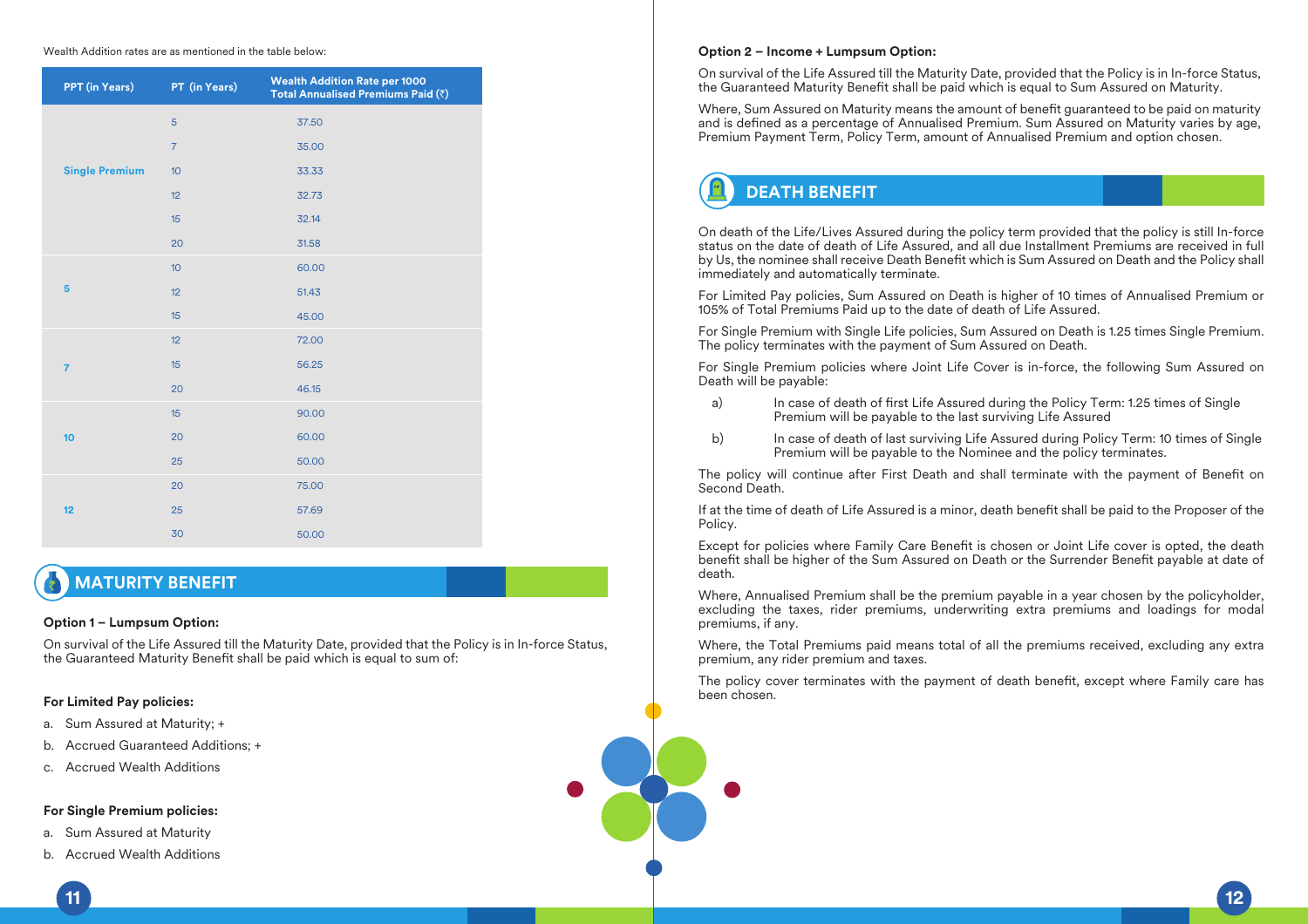## **FAMILY CARE BENEFIT**

Where Family Care Benefit option is in force (as specified in the Schedule), then in the event of death of Life Assured during the Policy Term, all future Installment Premiums (if any) shall be waived off, and the Nominee shall receive the Sum Assured on Death as lumpsum. Policy continues to accrue all benefits, and all future Survival Benefits and Maturity Benefit as defined above shall also be paid to the Nominee.

The Policy does not terminate on payment of the Sum Assured on Death where the Family Care Benefit option is chosen under the Policy.

The Policy cannot be surrendered once waiver of premium is triggered on death of Life Assured.

Family Care Benefit option shall not be available to Single Premium policies and Policies sourced through POSP channel.

The Life assured and policy holder should be same under this option.

## **HEALTH CARE BENEFIT**

Where Health Care Benefit option is in force (as specified in the Schedule), then in the event of the Life Assured being diagnosed to be suffering from any of the Critical Illnesses listed in Appendix A, while the Policy is in In-force Status, all the future Instalment Premiums that would otherwise have been payable under the Policy for the remainder of the Premium Payment Term shall be waived off. Guaranteed Survival Benefits, Guaranteed Maturity Benefit and Death Benefit, shall continue to be payable under the Policy as defined in the relevant sections of this document.

The Policy will not terminate with waiver of premium being triggered under Health Care Benet. The policy will function as a fully paid-up policy.

In the event of the death of the Life Assured when Health Care Benefit is opted, provided that the Policy is in In-force status on the date of death, Sum Assured on Death as defined in Death Benefit section will be payable to the Nominee and the Policy shall terminate.

Health Care Benefit option will not be available to Single Premium policies and Policies sourced through POS platform.

## **THE HEALTH CARE BENEFIT SHALL BE APPLIED SUBJECT TO THE FOLLOWING:**

- The Critical Illness is contracted by the Life Assured after the completion of the Waiting Period of 90 days (from the later of the Date of Inception of the Policy or the date of the last revival of the Policy, as applicable).
- If a Critical Illness is contracted during the Waiting Period, then total premiums paid shall be refunded and the policy will terminate.

The policyholder can either choose Family Care or Health Care option at inception of the policy, the option once chosen cannot be changed during the policy term.

## **OTHER FEATURES**

## **FLEXIBILITY TO CHOOSE THE DATE OF BENEFIT PAYOUT**

Survival Benefits will be paid on policy anniversaries by default. Alternatively, the policyholder can choose to receive the survival benefits on any one date, as per their choice.

The date of Survival Benefit Payout specified in the Schedule can be changed before the start of Survival Benefit payout by giving the Company a written notice at least 30 days before the Survival Benefit Payout Start Date. The chosen date of receiving the Survival Benefit payout must be before the date of immediately succeeding Policy Anniversary.

The Survival Benefit payout shall be accumulated monthly at Reverse Repo Rate published by RBI on its website. This rate will be reviewed at the beginning of every month and will be aligned with latest Reverse-Repo Rate published on RBI's website. Such accumulated Survival Benefit shall be paid on the chosen date of Survival Benefit payout.

## **FLEXIBILITY TO ACCUMULATE SURVIVAL BENEFIT:**

At any point during the Policy Term, the Policyholder shall have an option to defer the Guaranteed Survival Benefit, if applicable, and accumulate them instead by giving the Company a written notice at least 30 days before next Survival Benefit Payout.

The accrued Survival Benefit Payouts will be accumulated monthly at Reverse Repo Rate published by RBI on its website and this rate will be reviewed at the beginning of every month and will be aligned with latest Reverse-Repo Rate published on RBI's website.

The Policyholder can withdraw from the accumulated Income, partly/ fully at any point during the Policy Term by giving the Company a written notice. If the unpaid Survival Benefits are not taken by the Policyholder during the Policy Term, the same shall be payable along with benefits payable at the time of termination of the Policy on death of the Life Assured, maturity or surrender of the Policy. This option can be availed when the Policy is in In-force Status.

The Policyholder can choose to opt in or opt out of this option at any point during the Policy Term by giving the Company a written notice at least 30 days before next Survival Benefit Payout.

![](_page_7_Picture_25.jpeg)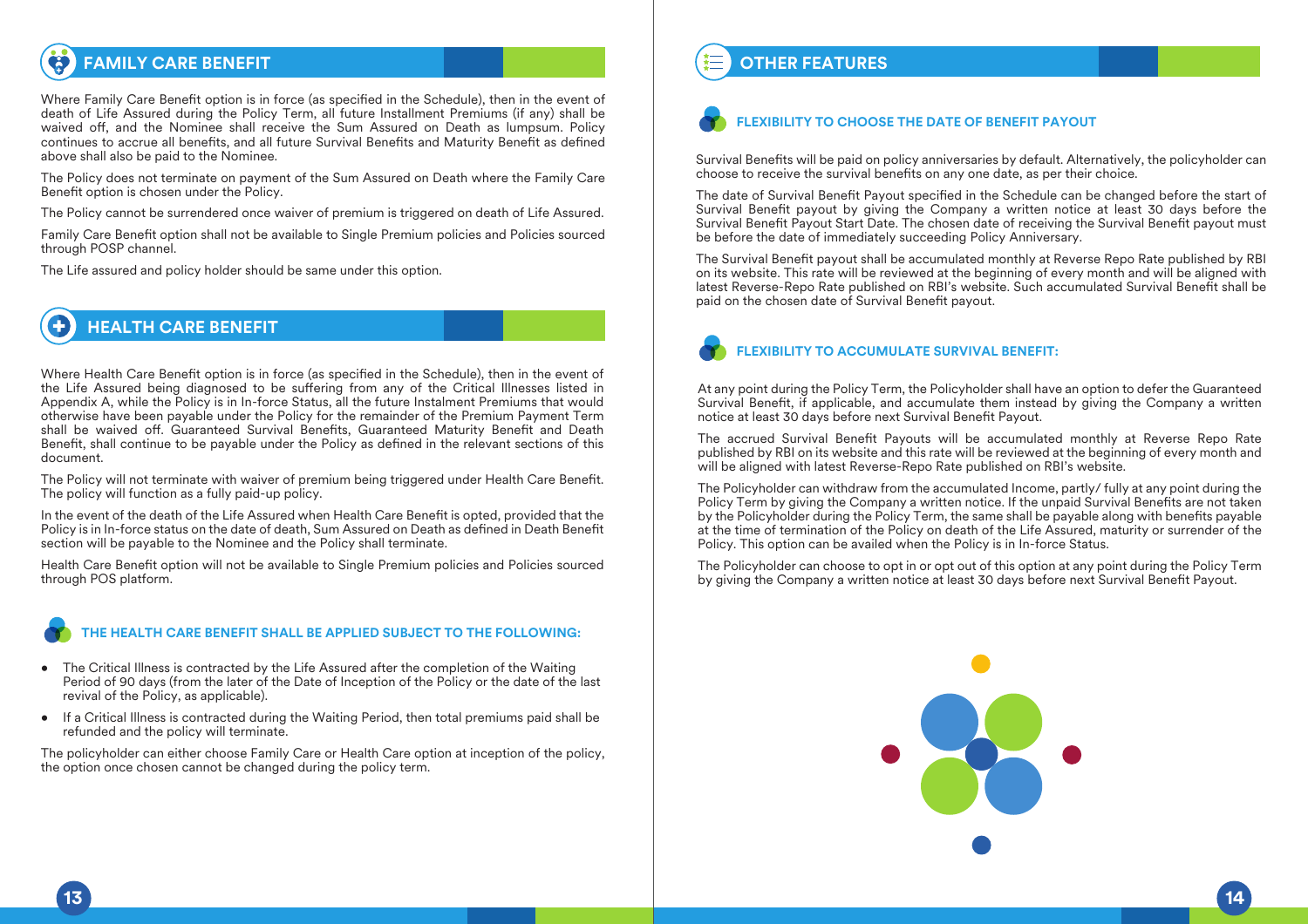#### **FLEXIBILITY TO CHOOSE INCOME**   $\overline{\cdot \bullet \cdot}$ **PAYOUT MODE**

The policyholder can choose to receive the Guaranteed Survival Benefits under Income  $+$ Lumpsum option at less frequent intervals. The amount of Survival Benefit shall be as given below:

| <b>Income Payout Frequency</b> | <b>Income Payout Factor</b> |
|--------------------------------|-----------------------------|
| Annual                         | 100% of Annual Amount       |
| <b>Half-Yearly</b>             | 97% of Annual Amount x 1/2  |
| Quarterly                      | 96% of Annual Amount x 1/4  |
| <b>Monthly</b>                 | 95% of Annual Amount x 1/12 |

Policyholder may submit request to alter Income Payout Frequency at any time during the policy term. Alteration in the Income Payout Frequency will be applicable only from next policy anniversary.

## $\cdot \bullet \cdot$ **LOANS**

You may take a loan against your policy once it acquires a Surrender Value. The maximum amount that can be availed is 80% of Surrender Value of your policy at the end of the relevant Policy Year less {any unpaid premiums for that year and loan interest accrued, if a loan is already existing on the policy, to the end of that year}. While you avail the loan, your Policy must be assigned in favor of the Company to the extent of the outstanding loan.

The rate of interest to be charged will be reviewed at the beginning of each year. The rate of interest to be charged on loans that will be taken up during the financial year is taken as the 10 Year G-Sec rate as on 1st of April plus 250 basis points. Such interest rate will be rounded up to the nearest 50 basis points and will continue till respective loan amount and interest thereof is received by Us. However, under special circumstances where the prevailing 10 Year G-Sec rate is changing in excess of 200 basis points from the 10 Year G-Sec rate used for determining the existing interest rate; the company shall review the rate of interest based on the prevailing 10 Year G-Sec rate. Currently the Company charges a rate of interest of 9% compounded annually, on outstanding policy loan. The Company shall review the formula for determining rate of interest to be charged on outstanding loan and reserves the right to change this, subject to prior approval from IRDAI.

Loan interest is due at the end of each Policy Year. Interest not paid within thirty days after it is due will be added to the loan principal. The Revised Loan Principal (as of the due date) will bear interest at the same rate as the original loan principal. Any loan and interest not repaid at maturity will be deducted from the Maturity benefit.

Before payout of any benefit (death, survival, surrender etc.) to the policyholder for a policy where loan is availed, the loan outstanding amount and unpaid interest amount, if any will be recovered first and the balance if any will be paid to the policyholder.

Where the loan outstanding including interest exceeds 90% of the surrender value for a reduced paid-up policy, then the policy will be foreclosed and the policyholder will be paid the surrender value less loan outstanding including interest. Where the policy is in-force (premium paying) and the outstanding policy loan balance at any time is equal to or exceeds the then prevailing surrender value, then the policy shall not be terminated. In such cases we shall send a notice, 90 days in advance, to policyholder to repay the loan amount along with the interest. If he does not repay the loan or fail to respond to the notice within 90 days of the date of issuance of such notice, we shall foreclose the policy.

## **RIDERS**

To safeguard your family against certain unfortunate events, you can opt for the following riders at the beginning of your policy or at any policy anniversary during the Premium payment term:

| <b>PNB MetLife Accidental</b>                                 | This Rider provides additional protection over and                                                                                                                                                            |
|---------------------------------------------------------------|---------------------------------------------------------------------------------------------------------------------------------------------------------------------------------------------------------------|
| Death Benefit Rider Plus                                      | above the death benefit under this Policy in the event                                                                                                                                                        |
| (UIN: 117B020V03)                                             | of the death of the Life Assured in an Accident                                                                                                                                                               |
| <b>PNB MetLife Serious Illness</b><br>Rider (UIN: 117B021V03) | This Rider provides additional protection over and<br>above the Death Benefit under this Policy in the<br>event of the Life Assured being diagnosed with any<br>of the critical illnesses listed in the Rider |

Please refer to the rider brochure and rider terms and conditions for further details.

- For Policies where Family Care Benefit or Health Care Benefit is in force, no waiver of premium benefit shall be applicable on Rider.
- Rider Sum Assured shall be subject to Sum Assured of Base Policy.
- Total premium for all non-health riders put together shall be subject to maximum of 30% of the premium of the Base Policy.
- Total premium for all health Riders put together shall be subject to a ceiling of 100% of the total premium under the Base Policy.
- The Rider premium payment term should be less than or equal to the outstanding Premium Payment Term of the Base Policy.
- Riders shall not be available under the Base Policy if the term of Rider exceeds the outstanding Policy term of the Base Policy.
- When the Base Policy is paid-up, lapsed, surrendered or forfeited, the rider attached to the Base Policy will also terminate immediately. For more details on the rider benefits, features, terms and conditions, please refer to the rider terms and conditions carefully or contact Your insurance advisor.
- Rider shall not be offered for POS policies.

![](_page_8_Picture_22.jpeg)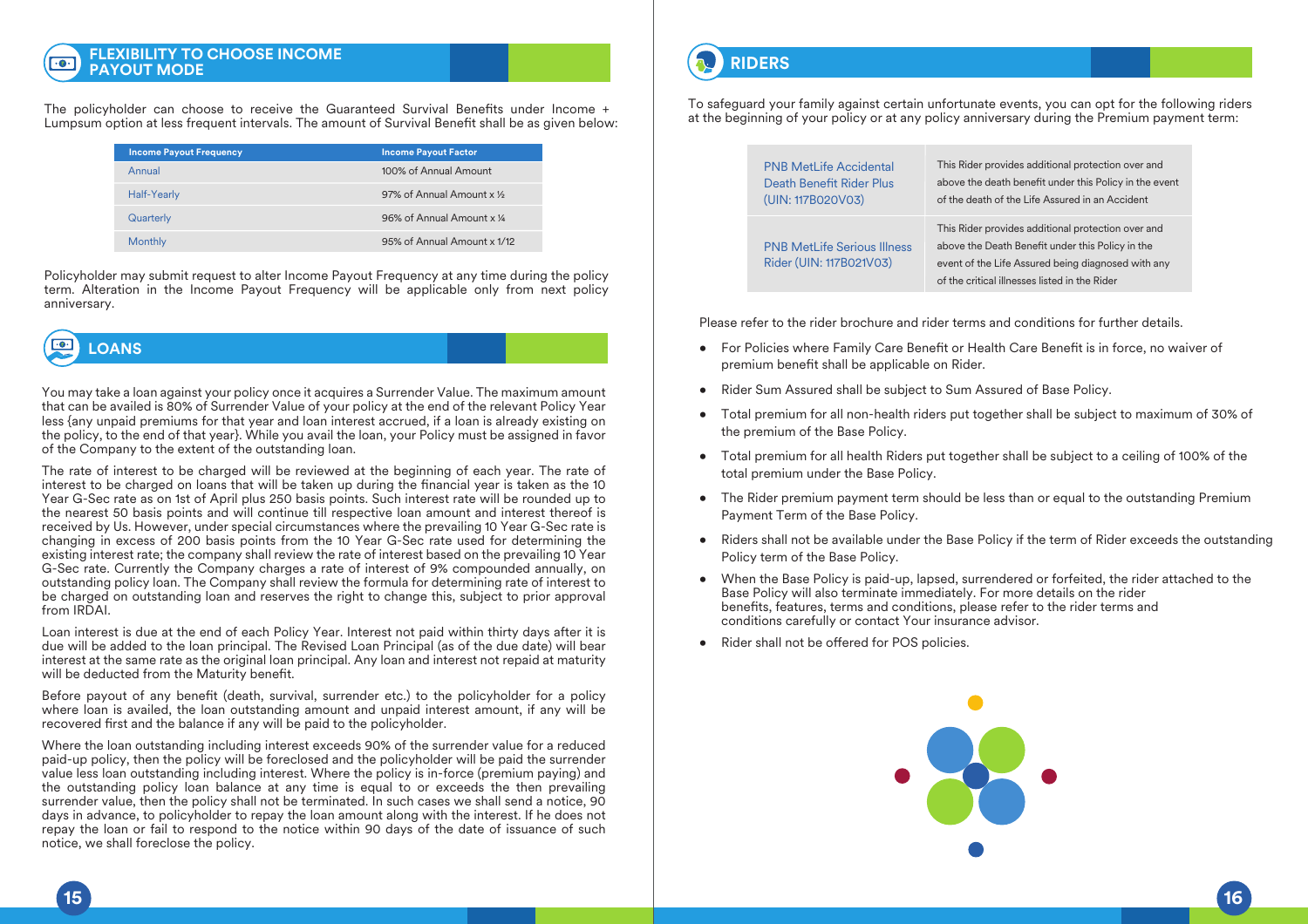## **FLEXIBLE PREMIUM PAYMENT MODES & MODAL FACTORS**

You may select to pay premiums by Yearly, Half Yearly, Quarterly or Monthly mode subject to the minimum Annualised premium under each mode.

Modal factors shall be used to derive the Annualised Premium. In case a mode other than annual is chosen then the Annualised premium is equal to (Installment premium / modal factor). Modal Factors on premium will be applicable as per the table below:

| <b>Premium Paying Mode</b> | <b>Modal Factors</b> |
|----------------------------|----------------------|
| Annual                     | 1                    |
| Half-Yearly                | 0.5131               |
| Quarterly                  | 0.2605               |
| <b>Monthly</b>             | 0.0886               |

Alterations between different modes of premium payment is allowed at any policy anniversary on request. Future Installment Premiums payable shall be revised such that Benefits under the Policy remain unchanged.

## **GRACE PERIOD**

Grace period is time granted from the due date for the payment of premium, without any penalty or late fee, during which time the policy is considered to be in-force with the risk cover without any interruption, as per the terms & conditions. The grace period for payment of the premium is 15 days, where the policyholder pays the premium on a monthly basis and 30 days in all other cases. If a valid death claim arises under the policy during the Grace period, but before the payment of due premium, the due and unpaid premium for the policy year will be deducted from the Death benefit. During the Grace Period, the risk on the life of the Life Assured will continue to be covered.

## **Policy Year of PREMIUM DISCONTINUANCE**

90.00%

## 1 **LAPSE**

If all due premiums for the first two consecutive years are not paid, except in case of Single benefits, if any, will cease immediately. No benefits will be paid when the policy is in lapsed status. Premium policies, the policy shall lapse at the end of the grace period and the risk cover and rider A lapsed policy can be revived as per terms and conditions as mentioned in the Revival section.

67.14%

60.00%

57.06%

55.45%

If a lapsed policy is not revived by the end of the revival period, the policy will be terminated.

80.00%

#### **SURRENDER VALUE**  $\overline{\bullet}$

18

0.00%

0.00%

0.00%

86.67%

75.88%

For limited premium policies: If all due Instalment Premiums have been paid for at least first two consecutive Policy Years, the Policy shall acquire a Guaranteed Surrender Value.

For Single Premium policies surrender value will be acquired immediately on date of commencement of risk.

The Policy will automatically terminate after payment of the Surrender Value. The Surrender Value payable shall be higher of Guaranteed Surrender Value and Special Surrender Value as given below:

## **GUARANTEED SURRENDER VALUE:**

GSV = {GSV Factor x Total Premiums Paid + GSV Factor on Guaranteed Additions and Wealth Additions x (Accrued Guaranteed Addition + Accrued Wealth Addition) minus Survival benets (as applicable) already paid till the date of Surrender}; subject to a minimum of zero.

## **THE GSV FACTORS ARE AS MENTIONED BELOW: FOR LIMITED PREMIUM POLICIES:**

|                                     | <b>Policy Term (Years)</b> |        |        |        |        |        |  |
|-------------------------------------|----------------------------|--------|--------|--------|--------|--------|--|
| Policy Year of<br>Surrender (Years) | 10 <sub>10</sub>           | 12     | 15     | 20     | 25     | 30     |  |
| 1                                   | 0.00%                      | 0.00%  | 0.00%  | 0.00%  | 0.00%  | 0.00%  |  |
| $\overline{2}$                      | 30.00%                     | 30.00% | 30.00% | 30.00% | 30.00% | 30.00% |  |
| $\overline{3}$                      | 35.00%                     | 35.00% | 35.00% | 35.00% | 35.00% | 35.00% |  |
| $\overline{4}$                      | 50.00%                     | 50.00% | 50.00% | 50.00% | 50.00% | 50.00% |  |
| 5                                   | 50.00%                     | 50.00% | 50.00% | 50.00% | 50.00% | 50.00% |  |
| 6                                   | 50.00%                     | 50.00% | 50.00% | 50.00% | 50.00% | 50.00% |  |
| $\overline{7}$                      | 50.00%                     | 50.00% | 50.00% | 50.00% | 50.00% | 50.00% |  |
| 8                                   | 70.00%                     | 60.00% | 55.71% | 53.33% | 52.35% | 51.82% |  |
| 9                                   | 90.00%                     | 70.00% | 61.43% | 56.67% | 54.71% | 53.64% |  |
| 10                                  | 90.00%                     | 80.00% | 67.14% | 60.00% | 57.06% | 55.45% |  |
| 11                                  | 0.00%                      | 90.00% | 72.86% | 63.33% | 59.41% | 57.27% |  |
| 12                                  | 0.00%                      | 90.00% | 78.57% | 66.67% | 61.76% | 59.09% |  |
| 13                                  | 0.00%                      | 0.00%  | 84.29% | 70.00% | 64.12% | 60.91% |  |
| 14                                  | 0.00%                      | 0.00%  | 90.00% | 73.33% | 66.47% | 62.73% |  |
| 15                                  | 0.00%                      | 0.00%  | 90.00% | 76.67% | 68.82% | 64.55% |  |
| 16                                  | 0.00%                      | 0.00%  | 0.00%  | 80.00% | 71.18% | 66.36% |  |

10

68.18%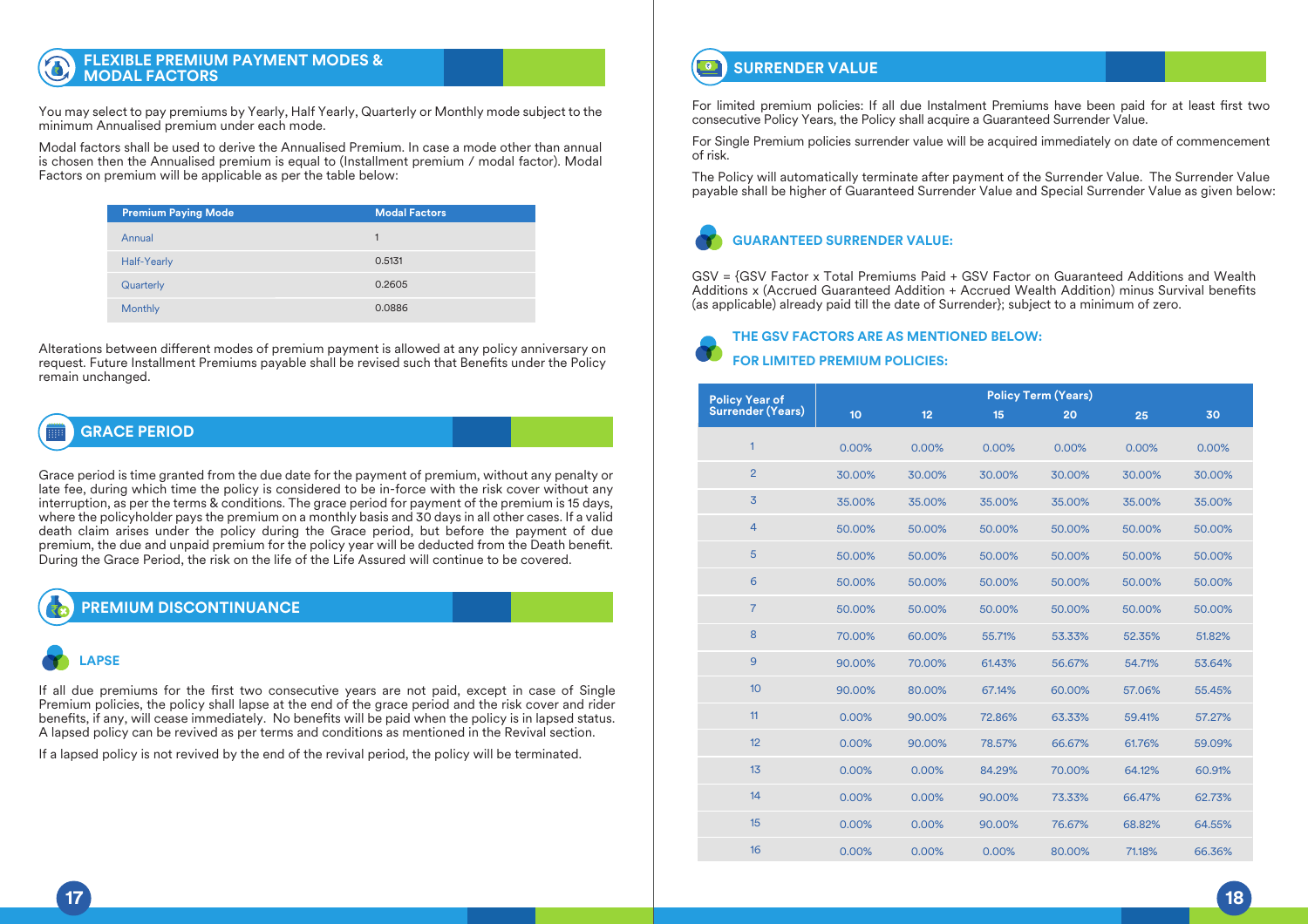|                                             | <b>Policy Term (Years)</b> |       |       |        |        |        |
|---------------------------------------------|----------------------------|-------|-------|--------|--------|--------|
| <b>Policy Year of<br/>Surrender (Years)</b> | 10                         | 12    | 15    | 20     | 25     | 30     |
| 17                                          | 0.00%                      | 0.00% | 0.00% | 83.33% | 73.53% | 68.18% |
| 18                                          | 0.00%                      | 0.00% | 0.00% | 86.67% | 75.88% | 70.00% |
| 19                                          | 0.00%                      | 0.00% | 0.00% | 90.00% | 78.24% | 71.82% |
| 20                                          | 0.00%                      | 0.00% | 0.00% | 90.00% | 80.59% | 73.64% |
| 21                                          | 0.00%                      | 0.00% | 0.00% | 0.00%  | 82.94% | 75.45% |
| 22                                          | 0.00%                      | 0.00% | 0.00% | 0.00%  | 85.29% | 77.27% |
| 23                                          | 0.00%                      | 0.00% | 0.00% | 0.00%  | 87.65% | 79.09% |
| 24                                          | 0.00%                      | 0.00% | 0.00% | 0.00%  | 90.00% | 80.91% |
| 25                                          | 0.00%                      | 0.00% | 0.00% | 0.00%  | 90.00% | 82.73% |
| 26                                          | 0.00%                      | 0.00% | 0.00% | 0.00%  | 0.00%  | 84.55% |
| 27                                          | 0.00%                      | 0.00% | 0.00% | 0.00%  | 0.00%  | 86.36% |
| 28                                          | 0.00%                      | 0.00% | 0.00% | 0.00%  | 0.00%  | 88.18% |
| 29                                          | 0.00%                      | 0.00% | 0.00% | 0.00%  | 0.00%  | 90.00% |
| 30                                          | 0.00%                      | 0.00% | 0.00% | 0.00%  | 0.00%  | 90.00% |

## **FOR SINGLE PREMIUM POLICIES**

| <b>Policy Year of Surrender</b> | 2. | 4                       | $>= 5$   |
|---------------------------------|----|-------------------------|----------|
| <b>GSV Rates (%)</b>            |    | 75.0% 75.0% 75.0% 90.0% | $90.0\%$ |

The details of GSV Premium Factors and GSV Factors for Guaranteed Additions and Wealth Additions can be downloaded from our website www.pnbmetlife.com.<br>. 0.00%

## **SPECIAL SURRENDER VALUE (SSV):**

24 0.00% 0.00% 0.00% 0.00% 90.00% 80.91% Surrender. SSV is not guaranteed and the Company can change these SSV factors at any time during the Policy Term, subject to prior approval from IRDA of India. Special Surrender Value is the Surrender Value specified by Us on receipt of a request for

![](_page_10_Picture_6.jpeg)

#### $\bullet$ REDUCED PAID-UP VALUE

0.00%

23

25 0.00% 0.00% 0.00% 0.00% 90.00% 82.73% If a policy has acquired a non-zero surrender value and future due instalment premiums are not paid, the policy will continue as a paid up policy with reduced benefits. However, the policyholder shall have the option to surrender the policy.

0.00%

0.00%

87.65%

79.09%

0.00%

A reduced paid-up policy shall accrue Reduced Wealth Addition at each policy anniversary after me end or premit<br>reduced paid-up. the end of premium payment term. No Guaranteed Addition shall accrue once a policy converts to<br>reduced poid up

If the policyholder does not surrender the policy and policy continues with reduced benefits 30 following shall be payable:

| <b>Benefits</b>         | Payout                                                                                                                                                                                                                                                                                                           |  |  |  |  |  |
|-------------------------|------------------------------------------------------------------------------------------------------------------------------------------------------------------------------------------------------------------------------------------------------------------------------------------------------------------|--|--|--|--|--|
|                         | On death of Life Assured, Paid-Up Sum Assured on Death shall be<br>payable & defined as Sum Assured on Death x (t / n)                                                                                                                                                                                           |  |  |  |  |  |
|                         | Where,                                                                                                                                                                                                                                                                                                           |  |  |  |  |  |
|                         | "t" refers the Number of Installment Premiums paid and "n" refers<br>the Number of Installment Premiums payable during the PPT.                                                                                                                                                                                  |  |  |  |  |  |
| <b>Death Benefit</b>    | If Family Care Benefit is not chosen the policy cover terminates<br>with the payment of Reduced Paid-up Sum Assured on Death.                                                                                                                                                                                    |  |  |  |  |  |
|                         | If Family Care Benefit is chosen by the Policyholder at inception,<br>then Paid-Up Sum Assured on Death shall be payable as lumpsum.<br>Policy will continue to be reduced paid up and will receive benefits<br>at maturity as mentioned under Maturity section                                                  |  |  |  |  |  |
|                         | Except for policies where Family Care Benefit is chosen, the death<br>benefit shall be higher of the Paid-up Sum Assured on Death or the<br>Surrender Benefit payable at date of death.                                                                                                                          |  |  |  |  |  |
| <b>Survival Benefit</b> | No survival benefit is payable if the policy is in Paid-Up status with<br>reduced benefits.                                                                                                                                                                                                                      |  |  |  |  |  |
|                         | Paid-Up Sum Assured on Maturity is defined as;                                                                                                                                                                                                                                                                   |  |  |  |  |  |
|                         | Option 1: Lumpsum Option: Reduced Paid-Up Sum Assured on<br>Maturity plus Sum of accrued Guaranteed Additions plus Sum of<br>accrued Reduced Wealth Additions shall be payable as lumpsum at<br>maturity date.                                                                                                   |  |  |  |  |  |
| <b>Maturity Benefit</b> | Option 2: Income + Lumpsum Option: Reduced Paid-Up Sum<br>Assured on Maturity plus Accumulated Value of each Reduced<br>Paid-up Guaranteed Survival Payouts at compound interest of 4.5%<br>p.a. from their respective date of income payment till maturity date<br>shall be payable as lumpsum at maturity date |  |  |  |  |  |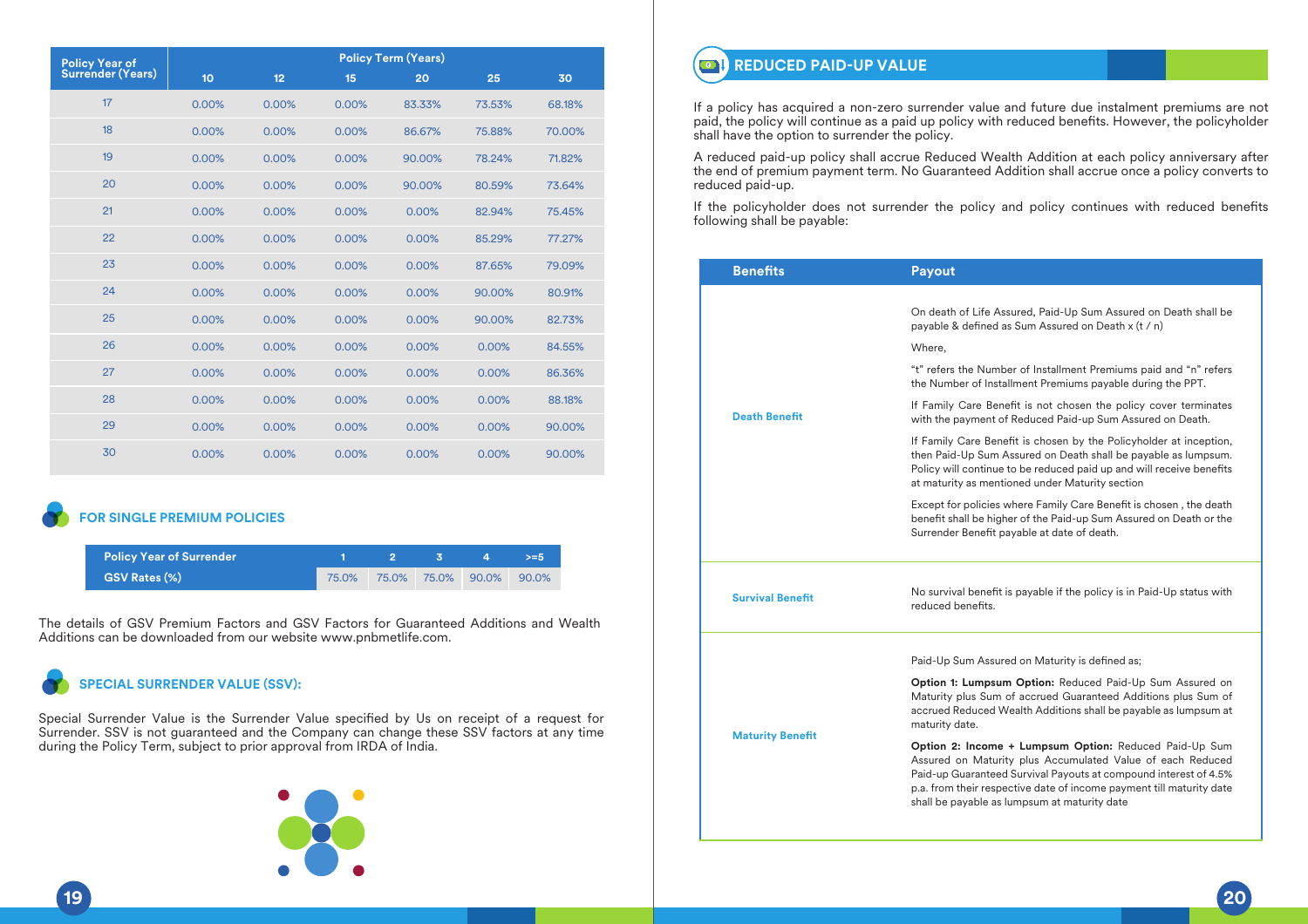| <b>Benefits</b>         | <b>Payout</b>                                                                                                                                                          |
|-------------------------|------------------------------------------------------------------------------------------------------------------------------------------------------------------------|
|                         |                                                                                                                                                                        |
|                         | Where,                                                                                                                                                                 |
|                         | Reduced Paid-up Guaranteed Survival Payout = Guaranteed<br>Income x (t/n) + Sum of all Accrued Guaranteed Additions / Income<br>Payout Period+ Reduced Wealth Addition |
|                         | Reduced Wealth Addition = 75% x Wealth Addition Rate x Total<br>Annualised Premium paid till date                                                                      |
| <b>Maturity Benefit</b> | Reduced Paid-Up Sum Assured on Maturity = Sum Assured on<br>Maturity $x(t/n)$                                                                                          |
|                         | Where,                                                                                                                                                                 |
|                         | "t" refers to the Number of Installment Premiums paid and "n"<br>refers the Number of Installment Premiums payable during the PPT.                                     |
|                         | The policy cover terminates with the payment of reduced maturity<br>benefit at maturity date.                                                                          |
|                         |                                                                                                                                                                        |

If Health Care Benefit is opted, no waiver of premium benefit will be applicable as the policy shall be in reduced paid up status. Rider benefits (if any), shall cease immediately after payment of surrender value with respect to rider benefits (if applicable).

## **REVIVAL**

You can revive your lapsed / Paid-up policy and the riders for its full coverage within five consecutive years from the due date of the first unpaid premium but before policy maturity, by paying all outstanding premiums along with the interest, as applicable. The interest for revival of the policy will be charged at market related rates set by the Company from time to time. The Company may change this interest rate from time to time. Currently, the Company charges 8.0% compounded annually interest on revivals.

The rate of interest is calculated as the 10 Year G-Sec rate as on 1st of April plus 50 basis points, rounded up to the nearest 50 basis points. The Company will review the rate on an annual basis in April based on the prevailing 10 Year G-Sec rate. However, under special circumstances where the prevailing 10 Year G-Sec rate is changing in excess of 200 basis points from the G-Sec rate used for calculating the current interest rate, the company shall review the interest rate based on the prevailing 10 Year G-Sec rate.

This formula will be reviewed annually and only altered subject to prior approval of IRDA of India.

Revival of the policy and riders, if any, is subject to Board approved underwriting policy. A surrendered policy cannot be revived.

In the event of revival of the policy as per terms and conditions stated above, Guaranteed Additions corresponding to all the installment premiums paid on revival shall accrue in the policy as if the policy had continued without any break.

The benefit payouts will be as mentioned below:

Revival during PPT: All benefit payouts shall be made when due as if the policy had continued without any break.

Revival after PPT: Sum of all due Guaranteed Survival Payouts (if applicable) till the date of revival will be paid as lumpsum upon revival of the policy. The other benefits which fall due subsequently in the policy tenure shall be paid as and when due.

#### B **TERMINATION**

The Policy will be terminated on the earliest of the following:

- o On payment of free-look cancellation amount
- o The date of Payment of Surrender Value
- o At the expiry of the Revival period, when the Policy has not been reinstated and provided the said Policy has not acquired any Paid-Up Value
- o Upon payment of death claim (except Family Care Benefit is opted) or maturity claim amount
- o On return of eligible premium/surrender value under suicide clause

## **AVAILABLE ONLINE**

PNB MetLife Guaranteed Goal Plan is available for sale through online mode.

## **TERMS & CONDITIONS**

## **FREE LOOK PERIOD**

The Policyholder has a free look period of 15 days from date of receipt of the Policy Document and period of 30 days in case of electronic policies and policies obtained through distance mode, to review terms and conditions of the policy and where the Policyholder disagrees to any of those terms or conditions, (s)he has the option to return the Policy to Us for cancellation, stating the reason for his objection, then (s)he shall be entitled to a refund of the premium paid subject only to a deduction of a proportionate risk premium for the period of cover and expenses incurred by Us on medical examination of the proposer and stamp duty charges.

![](_page_11_Picture_23.jpeg)

Tax benefits under this plan may be available as per the provisions and conditions of the Income Tax Act, 1961 and are subject to any changes made in the tax laws in future. Please consult your tax advisor for advice on the availability of tax benefits for the premiums paid and proceeds received under the policy.

![](_page_11_Picture_25.jpeg)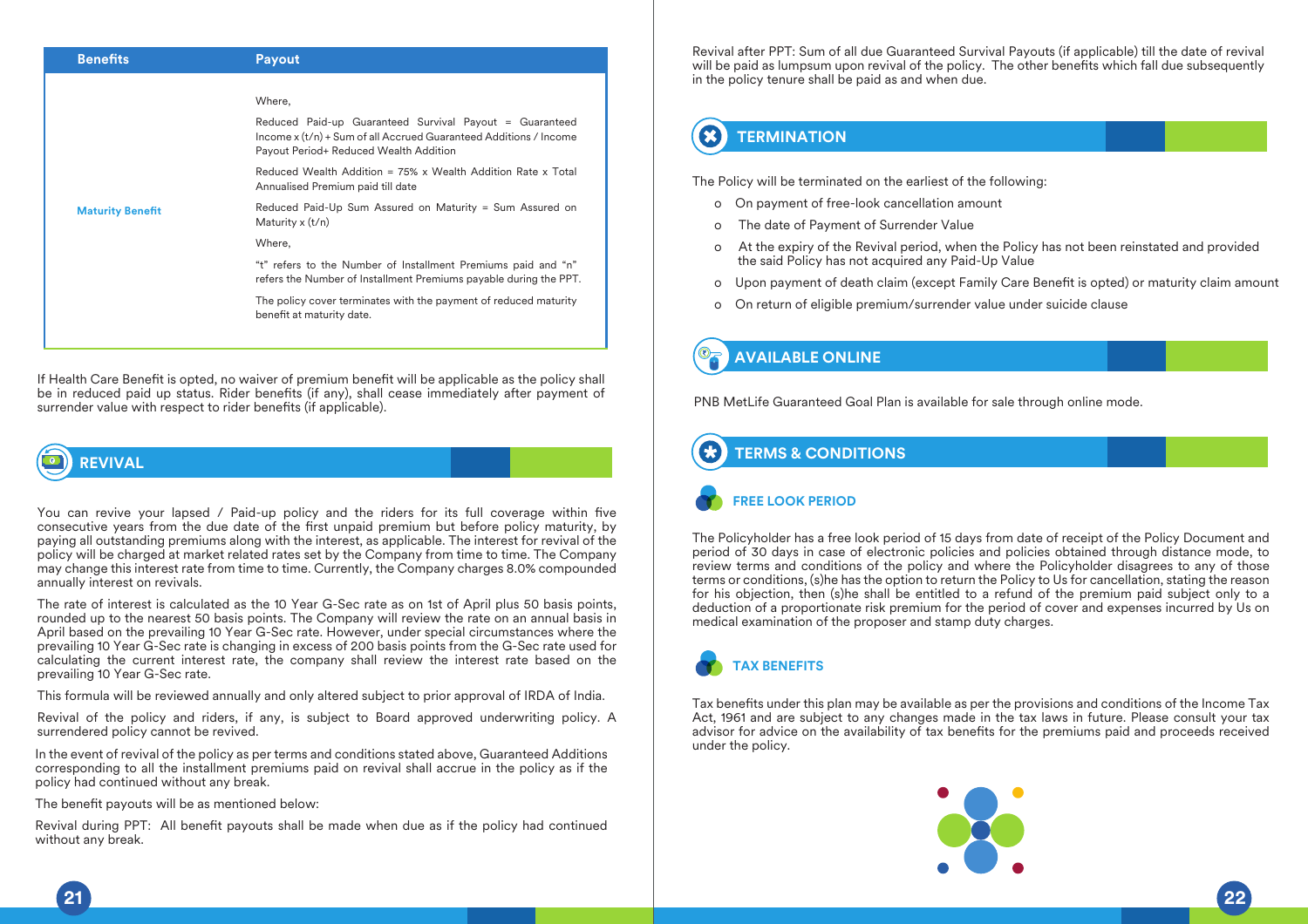![](_page_12_Picture_0.jpeg)

### 1) Suicide exclusion:

If the Life Assured's death is due to suicide within twelve months from the date of commencement of the risk or from the Date of Revival of the Policy as applicable, the Nominee of beneficiary of the Policyholder shall be entitled to 80% of the total Premium paid under the Policy till the date of death or Surrender Value available as on the date of death, whichever is higher, provided the Policy is in Inforce status. We shall not be liable to pay any interest on this amount.

2) Waiting Period for policies sourced through POSP:

For policies sourced through Point of Sales Persons (POSP), a Waiting Period of 90 days will be applicable from date of acceptance of risk. In the event of death (except accidental death) within waiting period, 100% of Total Premiums Paid shall be payable to the nominee.

## **CRITICAL ILLNESSES DEFINITIONS AND EXCLUSIONS**

## **DEFINITIONS OF 35 CRITICAL ILLNESSES APPLICABLE FOR HEALTH CARE BENEFIT**

### **Cancer of Specified Severity**

- A. A malignant tumor characterized by the uncontrolled growth and spread of malignant cells with invasion and destruction of normal tissues. This diagnosis must be supported by histological evidence of malignancy. The term cancer includes leukaemia, lymphoma and sarcoma.
- B. The following are excluded:
	- i. All tumors which are histologically described as carcinoma in situ, benign, pre-malignant, borderline malignant, low malignant potential, neoplasm of unknown behaviour, or non-invasive, including but not limited to: Carcinoma in situ of breasts, Cervical dysplasia CIN-1, CIN - 2 and CIN-3.
	- ii. Any non-melanoma skin carcinoma unless there is evidence of metastases to lymph nodes or beyond;
	- iii. Malignant melanoma that has not caused invasion beyond the epidermis;
	- iv. All tumors of the prostate unless histologically classified as having a Gleason score greater than 6 or having progressed to at least clinical TNM classification T2N0M0
	- v. All Thyroid cancers histologically classified as T1N0M0 (TNM Classification) or below;
	- vi. Chronic lymphocytic leukaemia less than RAI stage 3
	- vii. Non-invasive papillary cancer of the bladder histologically described as TaN0M0 or of a lesser classification.
	- viii. All Gastro-Intestinal Stromal Tumors histologically classified as T1N0M0 (TNM Classification) or below and with mitotic count of less than or equal to 5/50 HPFs;

### **2. Open Chest CABG**

- A. The actual undergoing of heart surgery to correct blockage or narrowing in one or more coronary artery(s), by coronary artery bypass grafting done via a sternotomy (cutting through the breast bone) or minimally invasive keyhole coronary artery bypass procedures. The diagnosis must be supported by a coronary angiography and the realization of surgery has to be confirmed by a cardiologist.
- B. The following are excluded:
	- i. Angioplasty and/or any other intra-arterial procedures

### **3. Kidney Failure Requiring Regular Dialysis**

End stage renal disease presenting as chronic irreversible failure of both kidneys to function, as a result of which either regular renal dialysis (haemodialysis or peritoneal dialysis) is instituted or renal transplantation is carried out. Diagnosis has to be confirmed by a specialist medical practitioner.

#### **4. Myocardial Infarction (First Heart Attack of specific severity)**

- A. The first occurrence of heart attack or myocardial infarction, which means the death of a portion of the heart muscle as a result of inadequate blood supply to the relevant area. The diagnosis for Myocardial Infarction should be evidenced by all of the following criteria:
	- A history of typical clinical symptoms consistent with the diagnosis of acute myocardial infarction (For e.g. typical chest pain)
	- ii. New characteristic electrocardiogram changes
	- iii. Elevation of infarction specific enzymes, Troponins or other specific biochemical markers.
- B. The following are excluded:
	- i. Other acute Coronary Syndromes
	- ii. Any type of angina pectoris
	- iii. A rise in cardiac biomarkers or Troponin T or I in absence of overt ischemic heart disease OR following an intra-arterial cardiac procedure

### **5. Open Heart Replacement or Repair of Heart Valves**

The actual undergoing of open-heart valve surgery is to replace or repair one or more heart valves, as a consequence of defects in, abnormalities of, or disease- affected cardiac valve(s). The diagnosis of the valve abnormality must be supported by an echocardiography and the realization of surgery has to be confirmed by a specialist medical practitioner. Catheter based techniques including but not limited to, balloon valvotomy/valvuloplasty are excluded.

![](_page_12_Picture_35.jpeg)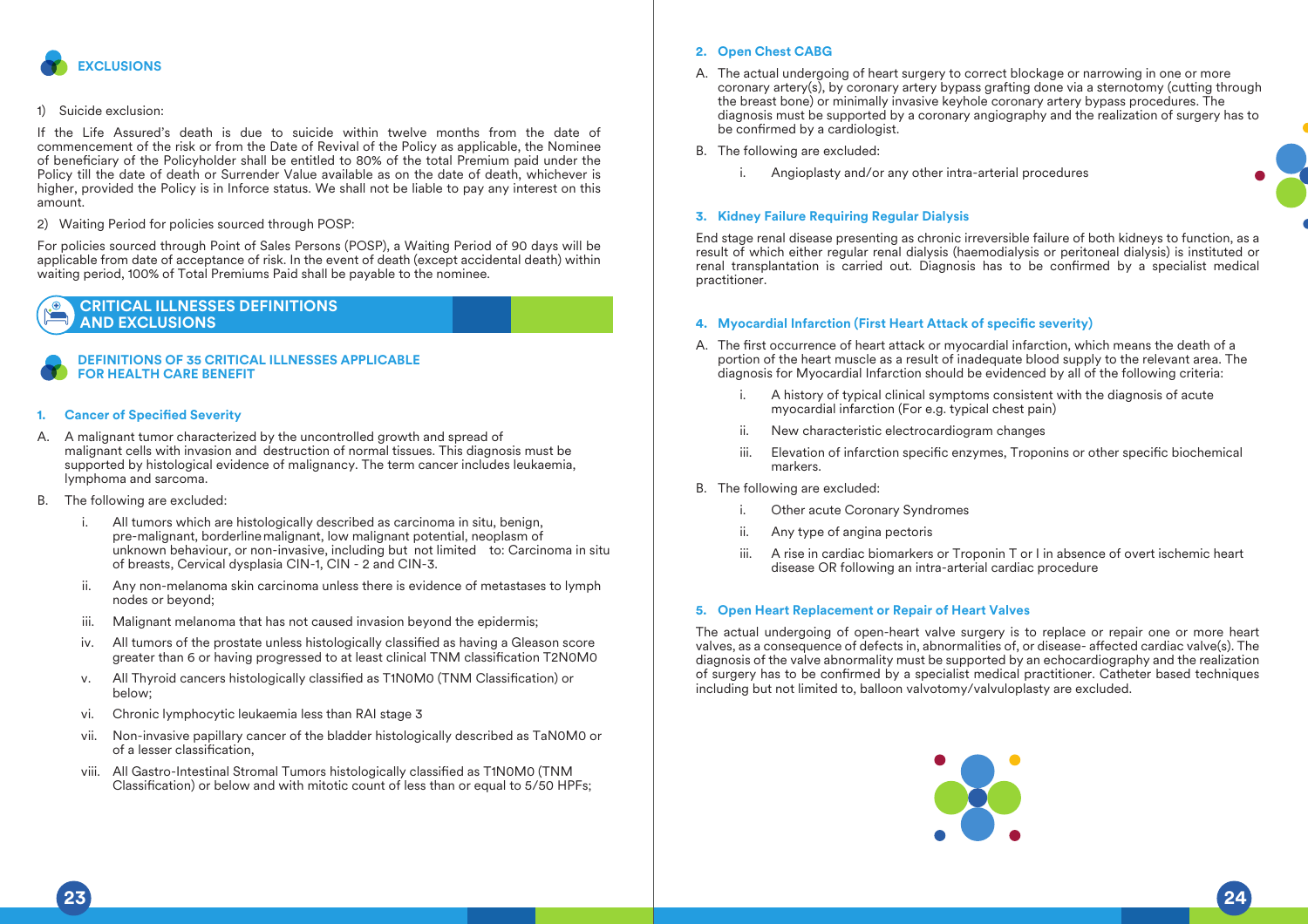## **6. Major Organ/Bone Marrow Transplant**

- A. The actual undergoing of a transplant of:
	- i. One of the following human organs: heart, lung, liver, kidney, pancreas, that resulted from irreversible end-stage failure of the relevant organ, or
	- ii. Human bone marrow using haematopoietic stem cells. The undergoing of a transplant has to be confirmed by a specialist medical practitioner
- B. The following are excluded:
	- i. Other stem-cell transplants.
	- ii. Where only islets of Langerhans are transplanted.

## **7. Permanent Paralysis of Limbs**

Total and irreversible loss of use of two or more limbs as a result of injury or disease of the brain or spinal cord. A specialist medical practitioner must be of the opinion that the paralysis will be permanent with no hope of recovery and must be present for more than 3 months

### **8. Stroke resulting in permanent symptoms**

- A. Any cerebrovascular incident producing permanent neurological sequelae. This includes infarction of brain tissue, thrombosis in an intracranial vessel, haemorrhage and embolisation from an extracranial source. Diagnosis has to be confirmed by a specialist medical practitioner and evidenced by typical clinical symptoms as well as typical findings in CT Scan or MRI of the brain. Evidence of permanent neurological deficit lasting for at least 3 months has to be produced.
- B. The following are excluded:
	- i. Transient ischemic attacks (TIA)
	- ii. Traumatic injury of the brain
	- iii. Vascular disease affecting only the eye or optic nerve or vestibular functions

## **9.** Coma of specified severity

- A. A state of unconsciousness with no reaction or response to external stimuli or internal needs. This diagnosis must be supported by evidence of all of the following:
	- i. No response to external stimuli continuously for at least 96 hours;
	- ii. Life support measures are necessary to sustain life; and
	- iii. Permanent neurological deficit which must be assessed at least 30 days after the onset of the coma
- B. The condition has to be confirmed by a specialist medical practitioner. Coma resulting directly from alcohol or drug abuse is excluded.

## **10. Surgery of aorta**

The actual undergoing of surgery for a disease or injury of the aorta needing excision and surgical replacement of the diseased part of the aorta with a graft.

The term "aorta" means the thoracic and abdominal aorta but not its branches.

Surgery performed using only minimally invasive or intra-arterial techniques are excluded.

### **11. Third Degree Burns**

There must be third-degree burns with scarring that cover at least 20% of the body's surface area. The diagnosis must confirm the total area involved using standardized, clinically accepted, body surface area charts covering 20% of the body surface area.

## **12. End Stage Liver Failure**

- A. Permanent and irreversible failure of liver function that has resulted in all three of the following:
	- i. Permanent jaundice and
	- ii. Ascites and
	- iii. Hepatic encephalopathy
- B. Liver failure secondary to drug or alcohol abuse is excluded.

### **13. Loss of limbs**

The physical separation of two or more limbs, at or above the wrist or ankle level limbs as a result of injury or disease. This will include medically necessary amputation necessitated by injury or disease. The separation has to be permanent without any chance of surgical correction. Loss of limbs resulting directly or indirectly from self-inflicted injury, alcohol or drug abuse is excluded.

### **14. Blindness**

- A. Total, permanent and irreversible loss of all vision in both eyes as a result of illness or accident.
- B. The Blindness is evidenced by:
	- i. corrected visual acuity being 3/60 or less in both eyes or;
	- ii. the field of vision being less than 10 degrees in both eyes.
- C. The diagnosis of blindness must be confirmed and must not be correctable by aids or surgical procedure.

## **15. End Stage Lung Failure**

- A. End stage lung disease, causing chronic respiratory failure, as confirmed and evidenced by all of the following:
	- i. FEV1 test results consistently less than 1 litre measured on 3 occasions 3 months apart; and
	- ii. Requiring continuous permanent supplementary oxygen therapy for hypoxemia; and
	- iii. Arterial blood gas analysis with partial oxygen pressure of 55mmHg or less (PaO2 < 55mmHg); and
	- iv. Dyspnea at rest

![](_page_13_Picture_47.jpeg)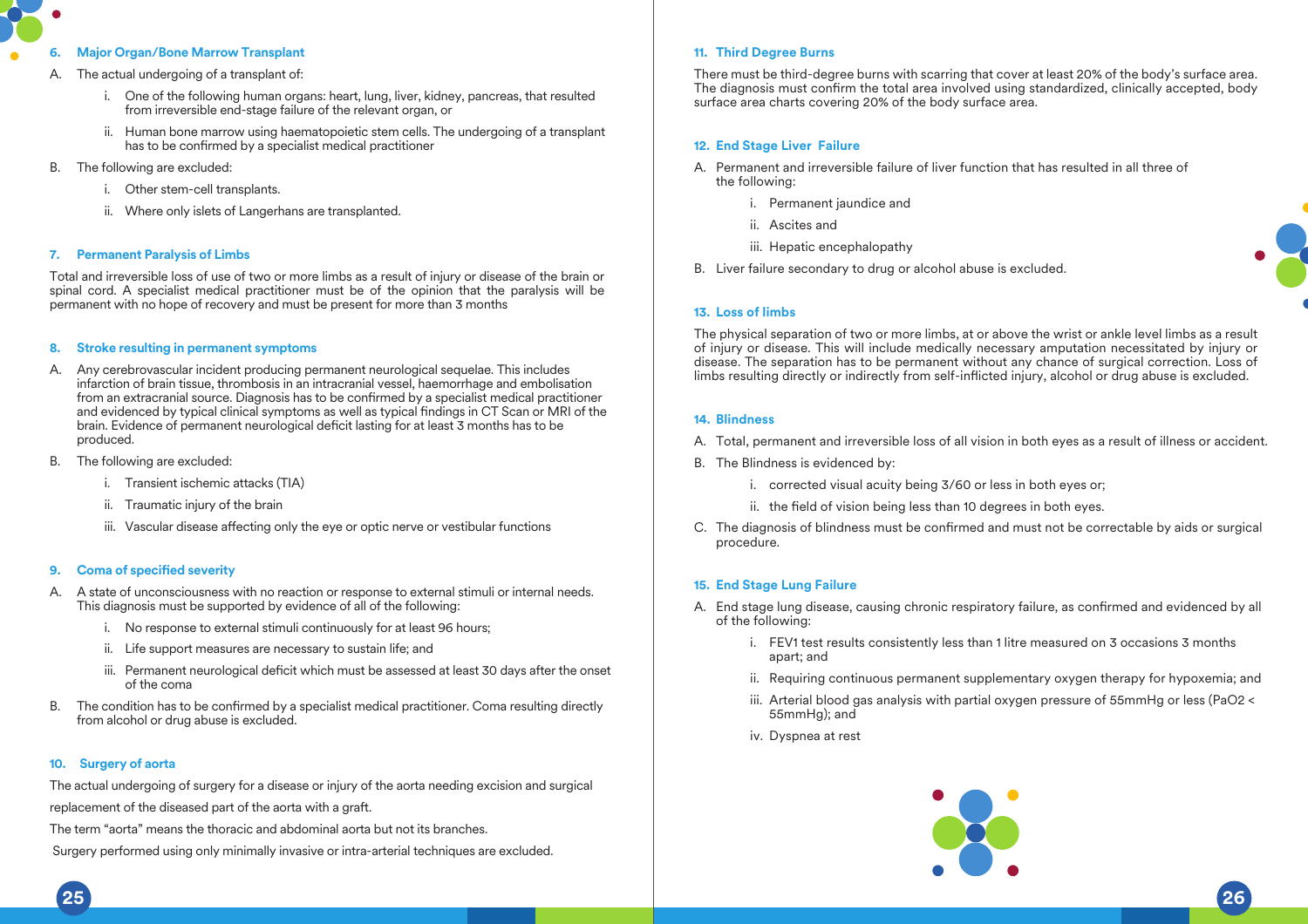## **16. Major Head Trauma**

- A. Accidental head injury resulting in permanent Neurological deficit to be assessed no sooner than 3 months from the date of the accident. This diagnosis must be supported by unequivocal findings on Magnetic Resonance Imaging, Computerized Tomography, or other reliable imaging techniques. The accident must be caused solely and directly by accidental, violent, external and visible means and independently of all other causes.
- B. The Accidental Head injury must result in an inability to perform at least three (3) of the following Activities of Daily Living either with or without the use of mechanical equipment, special devices or other aids and adaptations in use for disabled persons. For the purpose of this benefit, the word "permanent" shall mean beyond the scope of recovery with current medical knowledge and technology.
- C. The Activities of Daily Living are:
	- i. Washing: the ability to wash in the bath or shower (including getting into and out of the bath or shower) or wash satisfactorily by other means;
	- $ii.$  Dressing: the ability to put on, take off, secure and unfasten all garments and, as appropriate, any braces, artificial limbs or other surgical appliances;
	- iii. Transferring: the ability to move from a bed to an upright chair or wheelchair and vice versa;
	- iv. Mobility: the ability to move indoors from room to room on level surfaces;
	- v. Toileting: the ability to use the lavatory or otherwise manage bowel and bladder functions so as to maintain a satisfactory level of personal hygiene:
	- vi. Feeding: the ability to feed oneself once food has been prepared and made available.
- D. The following is excluded:
	- i. Spinal cord injury:

## **17. Benign Brain Tumor**

- A. Benign brain tumor is defined as a life threatening, non-cancerous tumor in the brain, cranial nerves or meninges within the skull. The presence of the underlying tumor must be confirmed by imaging studies such as CT scan or MRI.
- B. This brain tumor must result in at least one of the following and must be confirmed by the relevant medical specialist.
	- i. Permanent Neurological deficit with persisting clinical symptoms for a continuous period of at least 90 consecutive days or
	- ii. Undergone surgical resection or radiation therapy to treat the brain tumor.
- C. The following conditions are excluded:
	- i. Cysts, Granulomas, malformations in the arteries or veins of the brain, hematomas, abscesses, pituitary tumors, tumors of skull bones and tumors of the spinal cord.

![](_page_14_Picture_20.jpeg)

## **19. Loss of Speech**

**18. Deafness** 

Total and irrecoverable loss of the ability to speak as a result of injury or disease to the vocal cords. The inability to speak must be established for a continuous period of 12 months. This diagnosis must be supported by medical evidence furnished by an Ear, Nose,Throat (ENT) specialist.

## **20. Primary (Idiopathic) Pulmonary Hypertension**

- A. An unequivocal diagnosis of Primary (Idiopathic) Pulmonary Hypertension by a Cardiologist or specialist in respiratory medicine with evidence of right ventricular enlargement and the pulmonary artery pressure above 30 mm of Hg on Cardiac Cauterization. There must be permanent irreversible physical impairment to the degree of at least Class IV of the New York Heart Association Classification of cardiac impairment.
- B. The NYHA Classification of Cardiac Impairment are as follows:
	- i. Class III: Marked limitation of physical activity. Comfortable at rest, but less than ordinary activity causes symptoms.
	- ii. Class IV: Unable to engage in any physical activity without discomfort. Symptoms may be present even at rest.
- C. Pulmonary hypertension associated with lung disease, chronic hypoventilation, pulmonary thromboembolic disease, drugs and toxins, diseases of the left side of the heart, congenital heart disease and any secondary cause are specifically excluded.

## **21. Motor Neuron Disease with Permanent Symptoms**

Motor neuron disease diagnosed by a specialist medical practitioner as spinal muscular atrophy, progressive bulbar palsy, amyotrophic lateral sclerosis or primary lateral sclerosis. There must be progressive degeneration of corticospinal tracts and anterior horn cells or bulbar efferent neurons. There must be current significant and permanent functional neurological impairment with objective evidence of motor dysfunction that has persisted for a continuous period of at least 3 months.

## **22. Multiple Sclerosis with Persisting Symptoms**

- A. The unequivocal diagnosis of Definite Multiple Sclerosis confirmed and evidenced by all of the following:
	- i. investigations including typical MRI findings which unequivocally confirm the diagnosis to be multiple sclerosis and
	- ii. there must be current clinical impairment of motor or sensory function, which must have persisted for a continuous period of at least 6 months.
- B. Other causes of neurological damage such as SLE are excluded.

![](_page_14_Picture_36.jpeg)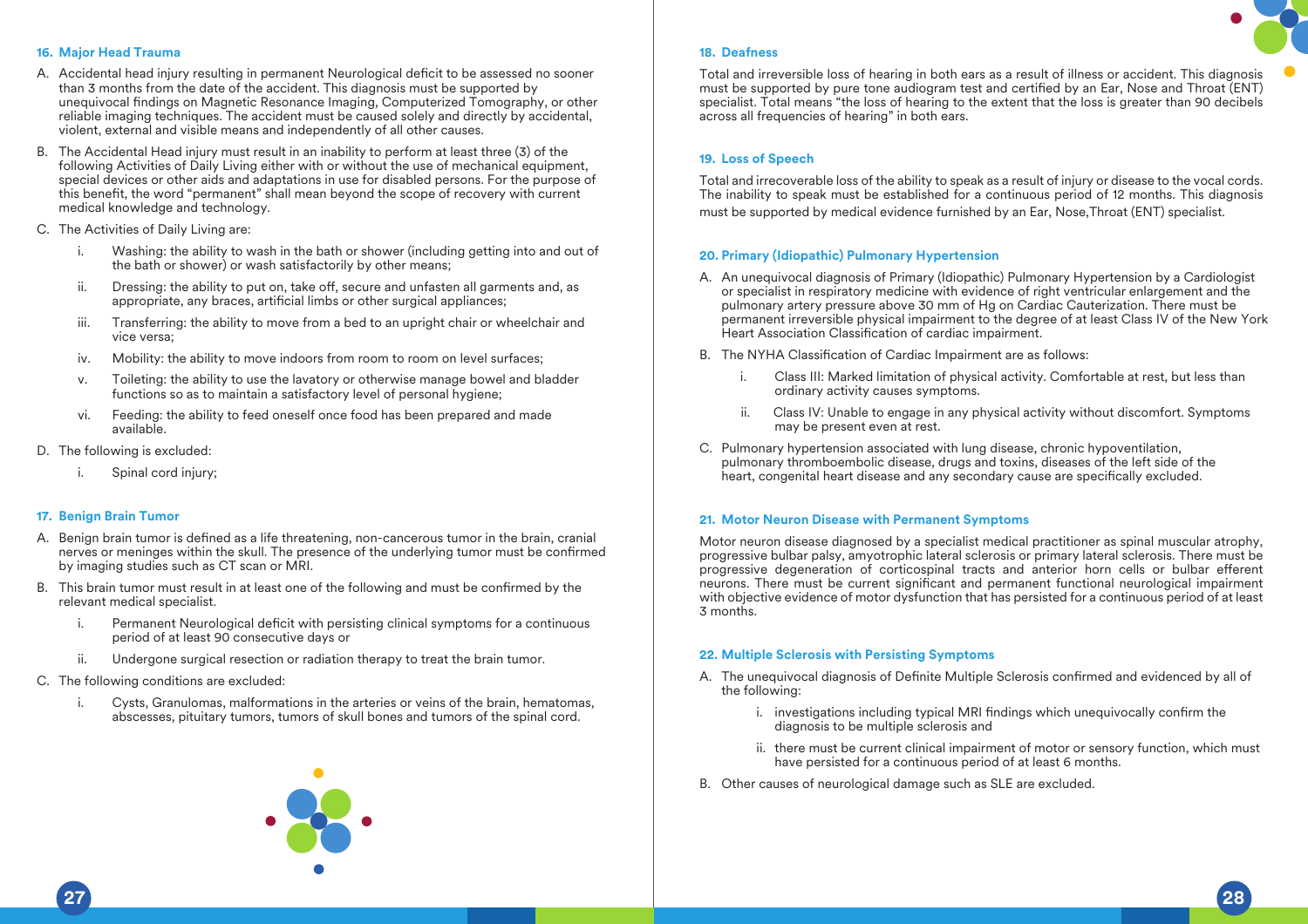![](_page_15_Picture_0.jpeg)

### **23. Apallic Syndrome**

- A. A vegetative state is absence of responsiveness and awareness due to dysfunction of the cerebral hemispheres, with the brain stem, controlling respiration and cardiac functions, remaining intact. The definite diagnosis must be evidenced by all of the following:
	- i. Complete unawareness of the self and the environment
	- ii. Inability to communicate with others
	- iii. No evidence of sustained or reproducible behavioural responses to external stimuli
	- iv. Preserved brain stem functions
	- y. The diagnosis must be confirmed by a Consultant Neurologist and the condition must be medically documented for at least one month without any clinical improvement.

## **24. Bacterial meningitis**

- A. A definite diagnosis of Bacterial meningitis causing inflammation of the membranes of the brain or spinal cord resulting in a persistent neurological deficit documented for at least 3 months following the date of diagnosis. The diagnosis must be confirmed by a Consultant Neurologist and supported by growth of pathogenic bacteria from cerebrospinal fluid culture.
- B. For the above definition, the following are not covered:
	- i. Aseptic, viral, parasitic or non-infectious meningitis

## **25. Cardiomyopathy**

- A. A definite diagnosis of one of the following primary cardiomyopathies:
	- i. Dilated Cardiomyopathy
	- ii. Hypertrophic Cardiomyopathy (obstructive or non-obstructive)
	- iii. Restrictive Cardiomyopathy
	- iv. Arrhythmogenic Right Ventricular Cardiomyopathy
- B. The disease must result in at least one of the following:
	- i. Left ventricular ejection fraction (LVEF) of less than 40% measured twice at an interval of at least 3 months.
	- ii. Marked limitation of physical activities where less than ordinary activity causes fatigue, palpitation, breathlessness or chest pain (Class III or IV of the New York Heart Association classification) over a period of at least 6 months.
	- iii. Implantation of an Implantable Cardioverter Defibrillator (ICD) for the prevention of sudden cardiac death
- C. The diagnosis must be confirmed by a Consultant Cardiologist and supported by echocardiogram or cardiac MRI. The implantation of an Implantable Cardioverter Defibrillator (ICD) must be determined by a Consultant Cardiologist.
- D. For the above definition, the following are not covered:
	- i. Secondary (ischemic, valvular, metabolic, toxic or hypertensive) cardiomyopathy
	- ii. Transient reduction of left ventricular function due to myocarditis
	- iii. Cardiomyopathy due to systemic diseases
	- iv. Implantation of an Implantable Cardioverter Defibrillator (ICD) due to primary arrhythmias (e.g. Brugada or Long-QT-Syndrome)

### **26. Amyotrophic lateral sclerosis**

- A. A definite diagnosis of amyotrophic lateral sclerosis. Should be characterized by muscular weakness and atrophy, evidence of anterior horn cell dysfunction, visible muscle fasciculation, spasticity, hyperactive deep tendon reflexes and exterior plantar reflexes, evidence of corticospinal tract involvement, dysarthric and dysphagia. Appropriate neuromuscular testing such as Electromyogram (EMG) must be present.
- B. The disease must result in a total inability to perform, by oneself, at least 3 out of 6 Activities of Daily Living for a continuous period of at least 3 months with no chance of recovery.
- C. Activities of Daily Living are:
	- i. Washing the ability to wash in the bath or shower (including getting into and out of the bath or shower) or wash satisfactorily by other means.
	- ii. Getting dressed and undressed  $-$  the ability to put on, take off, secure and unfasten all garments and, if needed, any braces, artificial limbs or other surgical appliances.
	- iii. Feeding oneself the ability to feed oneself when food has been prepared and made available.
	- iv. Maintaining personal hygiene the ability to maintain a satisfactory level of personal hygiene by using the toilet or otherwise managing bowel and bladder function.
	- v. Getting between rooms  $-$  the ability to get from room to room on a level floor.
	- vi. Getting in and out of bed the ability to get out of bed into an upright chair or wheelchair and back again.
	- vii. The diagnosis must be confirmed by a Consultant Neurologist and supported by nerve conduction studies (NCS) and electromyography (EMG).
- D. For the above definition, the following are not covered:
	- i. Other forms of motor neurone disease
	- ii. Multifocal motor neuropathy (MMN) and inclusion body myositis
	- iii. Post-polio syndrome

**29 30**

- iv. Spinal muscular atrophy
- v. Polymyositis and dermatomyositis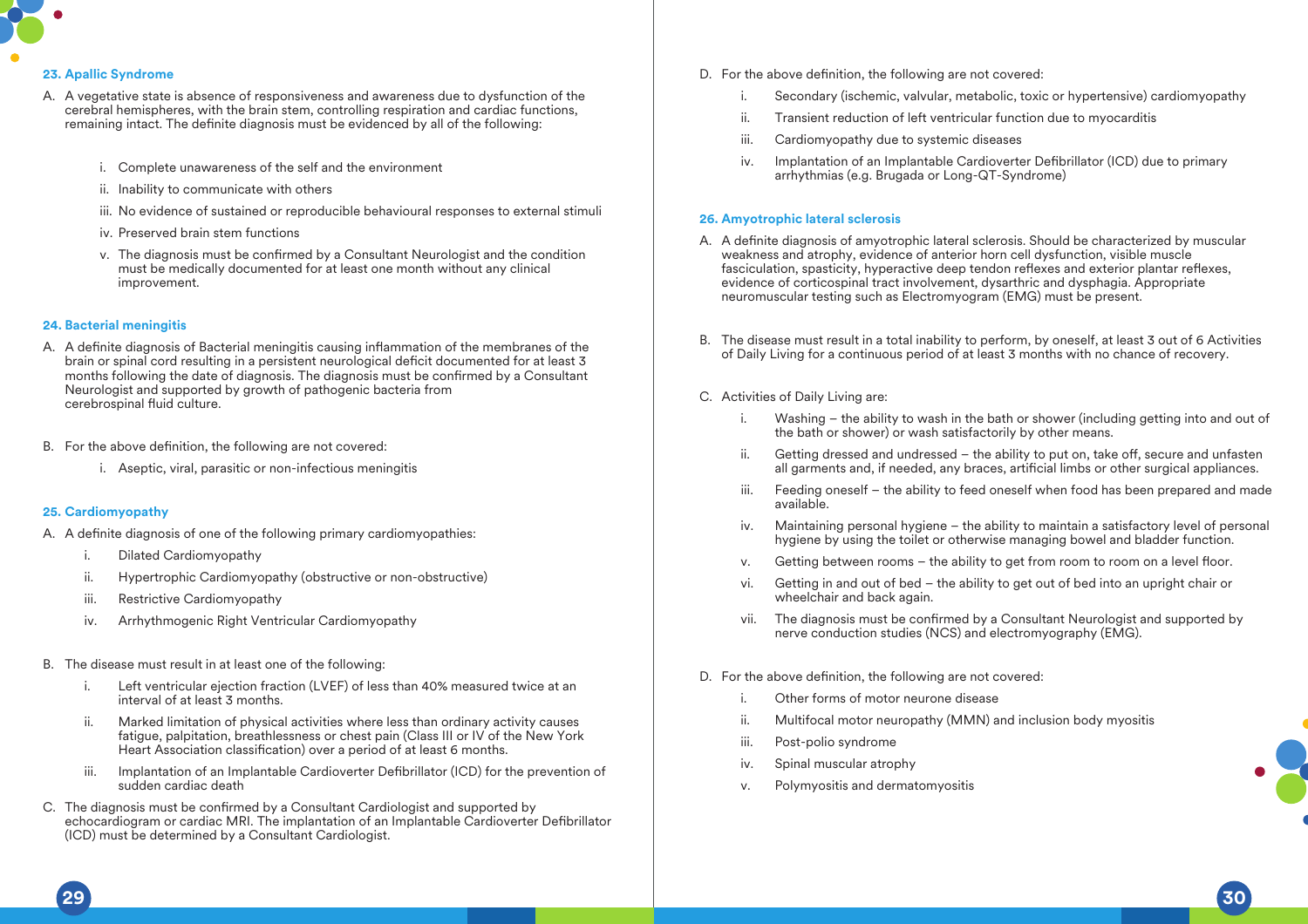![](_page_16_Picture_0.jpeg)

### **27. Alzheimer's Disease**

- A. A definite diagnosis of Alzheimer's disease evidenced by all of the following:
	- i. Loss of intellectual capacity involving impairment of memory and executive functions (sequencing, organizing, abstracting, and planning), which results in a significant reduction in mental and social functioning
	- ii. Personality change
	- iii. Gradual onset and continuing decline of cognitive functions
	- iv. No disturbance of consciousness
	- v. Typical neuropsychological and neuroimaging findings (e.g. CT scan)
- B. The disease must require constant supervision (24 hours daily) [before age 65]. The diagnosis and the need for supervision must be confirmed by a Consultant Neurologist.
- C. For the above definition, the following are not covered:
	- i. Other forms of dementia due to brain or systemic disorders

### **28. Chronic pancreatitis**

- A. A definite diagnosis of severe chronic pancreatitis evidenced by all of the following:
	- i. Exocrine pancreatic insufficiency with weight loss and steatorrhoea
	- ii. Endocrine pancreatic insufficiency with pancreatic diabetes
	- iii. Need for oral pancreatic enzyme substitution
- B. These conditions have to be present for at least 3 months. The diagnosis must be confirmed by a Consultant Gastroenterologist and supported by imaging and laboratory findings (e.g. faecal elastase).
- C. For the above definition, the following are not covered:
	- i. Chronic pancreatitis due to alcohol or drug use
	- ii. Acute pancreatitis

### **29. Muscular Dystrophy**

A. A group of hereditary degenerative diseases of muscle characterized by weakness and atrophy of muscle without involvement of the nervous system. The diagnosis must be confirmed by a company appointed Registered Medical Practitioner who is a neurologist based on all the following conditions:

![](_page_16_Picture_22.jpeg)

- i. Clinical presentation including absence of sensory disturbance, normal cerebro-spinal fluid and mild tendon reflex reduction;
- ii. Characteristic Electromyogram; or
- iii. Clinical suspicion confirmed by muscle biopsy.
- B. The disease must result in a total inability to perform, by oneself, at least 3 out of 6 Activities of Daily Living for a continuous period of at least 3 months with no reasonable chance of recovery.
- C. Activities of Daily Living are:
	- i. Washing : the ability to wash in the bath or shower (including getting into and out of the bath or shower) or wash satisfactorily by other means.
	- $ii.$  Getting dressed and undressed : the ability to put on, take off, secure and unfasten all garments and, if needed, any braces, artificial limbs or other surgical appliances.
	- iii. Feeding oneself : the ability to feed oneself when food has been prepared and made available.
	- iv. Maintaining personal hygiene : the ability to maintain a satisfactory level of personal hygiene by using the toilet or otherwise managing bowel and bladder function.
	- v. Getting between rooms: the ability to get from room to room on a level floor.
	- vi. Getting in and out of bed : the ability to get out of bed into an upright chair or wheelchair and back again.
- D. The diagnosis must be confirmed by a Consultant Neurologist and supported by electromyography (EMG) and muscle biopsy findings

### **30. Severe rheumatoid arthritis**

- A. A definite diagnosis of rheumatoid arthritis evidenced by all of the following:
	- i. Typical symptoms of inflammation (arthralgia, swelling, tenderness) in at least 20 joints over a period of 6 weeks at the time of diagnosis
	- ii. Rheumatoid factor positivity (at least twice the upper normal value) and/or presence of anti-citrulline antibodies
	- iii. Continuous treatment with corticosteroids
	- iv. Treatment with a combination of "Disease Modifying Anti-Rheumatic Drugs" (e.g. methotrexate plus sulfasalazine/leflunomide) or a TNF inhibitor over a period of at least 6 months
	- v. Radiographic evidence of bony erosions or loss of cartilage in at least 2 of the following joint areas: fingers, hand, wrist, elbow, cervical spine, knee, ankle, foot
- B. The diagnosis must be confirmed by a Consultant Rheumatologist appointment of

Insurance company

- C. For the above definition, the following are not covered:
	- i. Reactive arthritis, psoriatic arthritis and activated osteoarthritis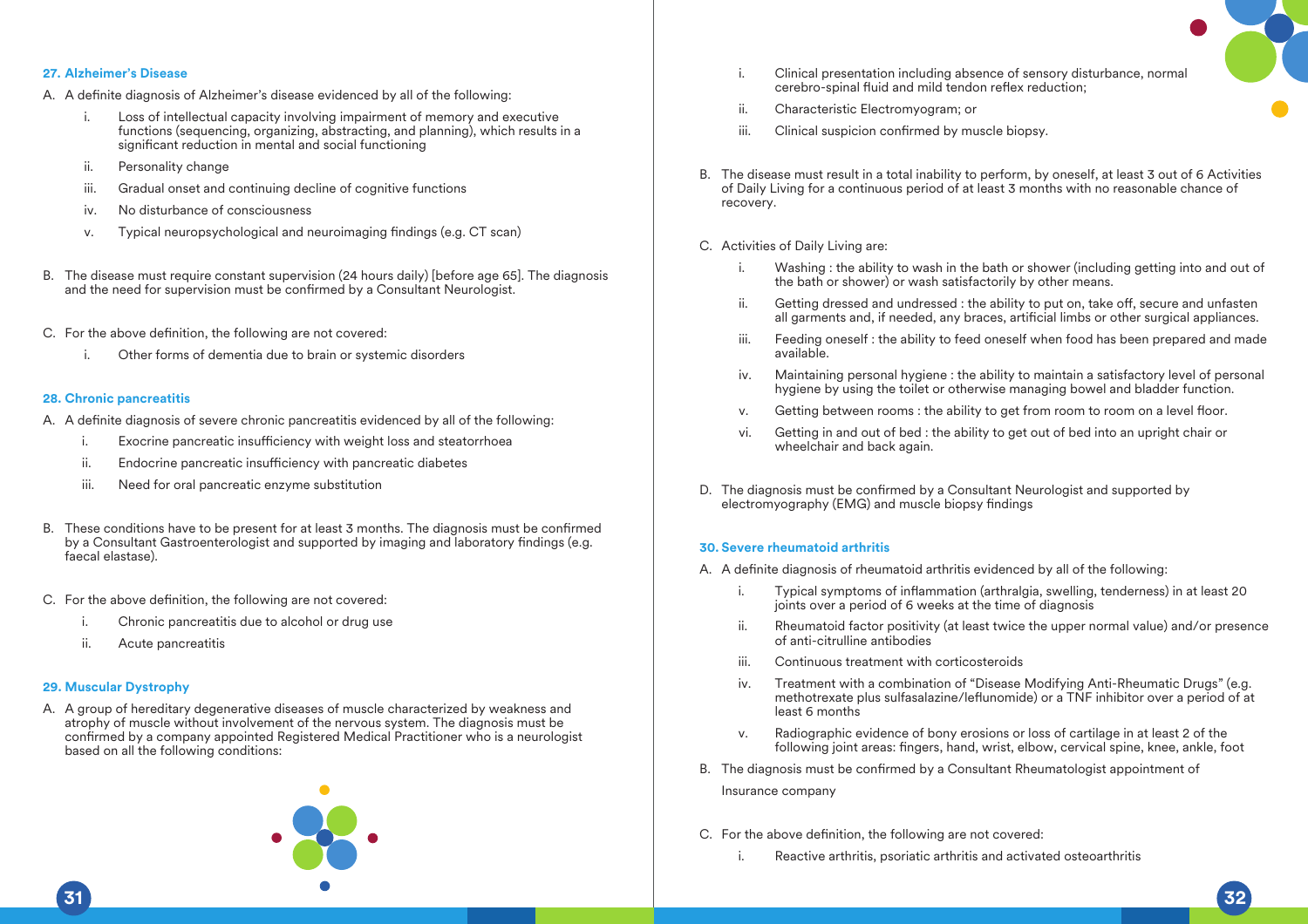## **31. Medullary Cystic Disease**

- A. A definite diagnosis of medullary cystic disease evidenced by all of the following:
	- Ultrasound, MRI or CT scan showing multiple cysts in the medulla and corticomedullary regionof both kidneys
	- ii. Typical histological findings with tubular atrophy, basement membrane thickening and cyst formation in the corticomedullary junction
	- iii. Glomerular filtration rate (GFR) of less than 40 ml/min (MDRD formula)
	- iv. The diagnosis must be confirmed by a Consultant Nephrologists.
- B. For the above definition, the following are not covered:
	- Polycystic kidney disease
	- ii. Multicystic renal dysplasia and medullary sponge kidney
	- iii. Any other cystic kidney disease

## **32. Systematic lupus Erythematosus (SLE) with Renal Involvement**

- A. The Systemic Lupus Erythematosus (SLE) is a systemic autoimmune disease. It can affect any part of the body. The immune system erroneously attacks the body´s cells and tissue resulting  $\overline{a}$  in inflammation and damage. It can be diagnosed by typical laboratory findings and associated symptoms, the so-called butterfly rash being the most known, and has to be treated with corticosteroids or other immunosuppressants .
- B. A definite diagnosis of systemic lupus erythematosus evidenced by all of the following:
	- Typical laboratory findings, such as presence of antinuclear antibodies (ANA) or anti-dsDNA antibodies
	- ii. Symptoms associated with lupus erythematosus (butterfly rash, photosensitivity, serositis)
	- iii. Continuous treatment with corticosteroids or other immunosuppressants
- C. Additionally, one of the following organ involvements must be diagnosed:
	- i. Lupus nephritis with proteinuria of at least  $0.5$  g/day and a Glomerular filtration rate of less than 60 ml/min (MDRD formula)
	- ii. Libman-Sacks endocarditis or myocarditis
	- iii. Neurological deficits or seizures over a period of at least 3 months and supported by cerebrospinal fluid or EEG findings.
	- iv. The diagnosis must be confirmed by a Consultant Rheumatologist or Nephrologists.
	- v. The other form of lupus erythematosus the Discoid lupus erythematosus or sub acute cutaneous lupus erythematosus or a lupus erythematosus that is drug-induced are not covered.

### **33. Aplastic Anaemia**

A. A definite diagnosis of Aplastic anaemia resulting in severe bone marrow failure with anaemia, neutropenia and thrombocytopenia. The condition must be treated with blood transfusions and, in addition, with at least one of the following:

- i. Bone marrow stimulating agents
- ii. Immunosuppressant
- iii. Bone marrow transplantation
- B. The diagnosis must be confirmed by a Consultant Hematologist and evidenced by bone marrow histology.
- C. Temporary or reversible aplastic anaemia is excluded and not covered in this Policy.

### **34. Acute Viral Encephalitis**

- A. A definite diagnosis of acute viral encephalitis resulting in a persistent neurological deficit documented for at least 3 months following the date of diagnosis. The diagnosis must be confirmed by a Consultant Neurologist and supported by typical clinical symptoms and cerebrospinal fluid or brain biopsy findings.
- B. For the above definition, the following are not covered:
	- i. Encephalitis caused by bacterial or protozoal infections
	- ii. Myalgic or paraneoplastic encephalomyelitis

### **35. Fulminant Viral Hepatitis**

- A. A sub massive to massive necrosis of the liver by the Hepatitis virus, leading precipitously to liver failure. The diagnosis must be supported by all of the following:
	- i. A rapidly decreasing liver size as confirmed by abdominal ultrasound;
	- ii. Necrosis involving entire lobules, leaving only a collapsed reticular framework;
	- iii. Rapidly deteriorating liver functions tests
	- iv. Deepening jaundice and
	- v. Development of Hepatic Encephalopathy.
	- vi. Coagulopathy with an international normalized ratio (INR) greater than 1.5
- B. The diagnosis must be confirmed by a Consultant Gastroenterologist appointed by Insurance company.

#### C. For the above definition, the following are not covered:

- i. All other non-viral causes of acute liver failure (including paracetamol or aflatoxin intoxication)
- ii. Fulminant viral hepatitis associated with intravenous drug use

## **EXCLUSION OF CRITICAL ILLNESS (35 CONDITIONS)**

Apart from the disease specific exclusions given along with definitions of diseases above, no benefit will be payable if the critical illness is caused or aggravated directly or indirectly by any of the following:

**33 34**